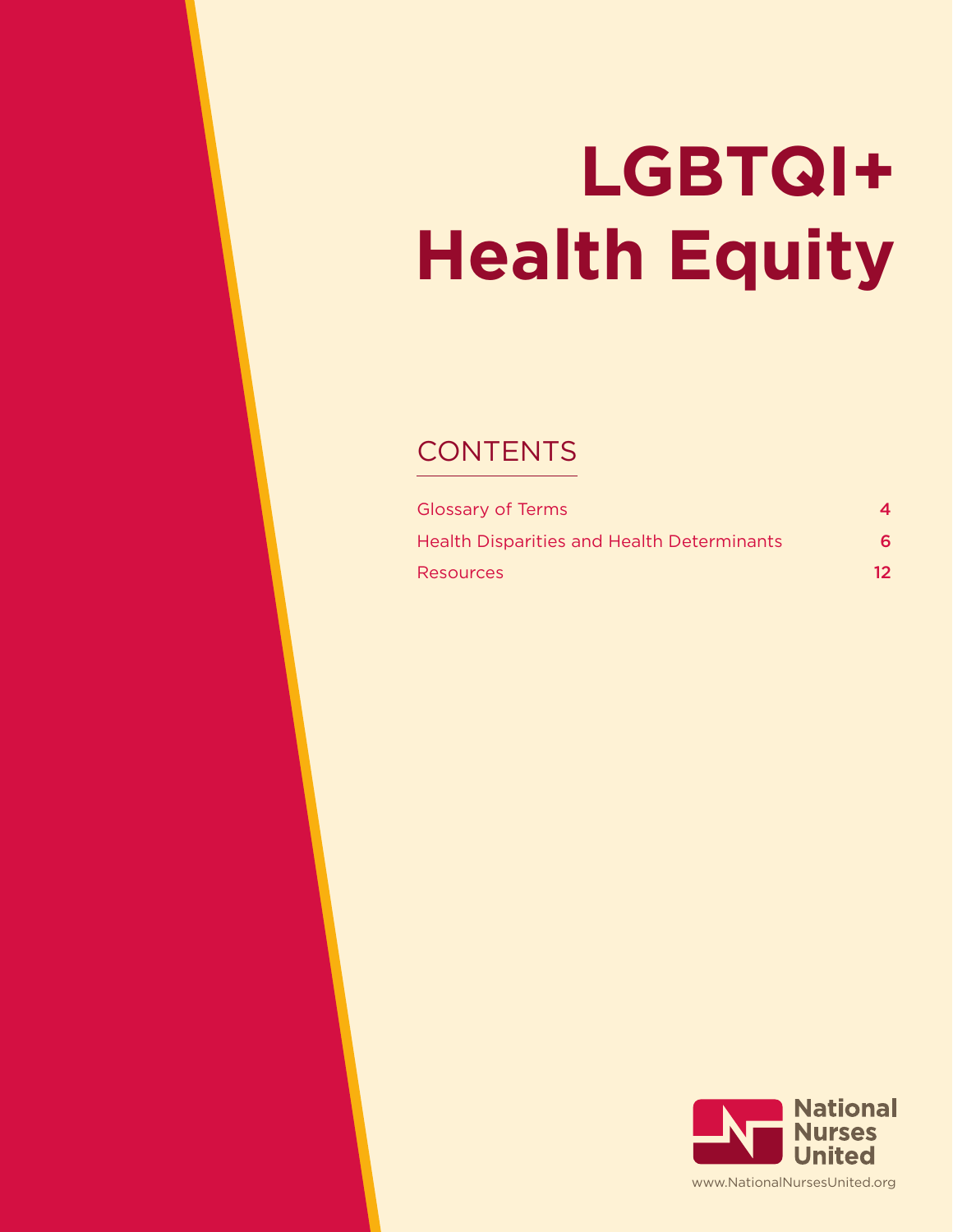# GLOSSARY OF TERMS

# **Agender »**

A term for a person who does not identify with any particular gender or has no gender.

# **AFAB »**

An acronym that stands for "assigned female at birth."

# **AMAB »**

An acronym that stands for "assigned male at birth."

# **Asexual »**

Describes a person who experiences little or no sexual attraction to others.

#### **Bisexual »**

Describes a person who is attracted to men and women. Some define bisexuality as attraction to all genders (see "pansexual").

# **Cisgender** (or **cis**) **»**

An adjective for people who exclusively identify their gender in alignment with their sex assigned at birth. The term comes from the Latin prefix *cis*, meaning "on the same side of."

#### **Gay »**

A sexual orientation describing people who are primarily attracted to people of the same gender and/or sex as themselves. Commonly used to describe men who are attracted to men.

# **Gender »**

A social system of categorizing people into men, women, or other genders. Gender can align with sex (in which case the person is cisgender) or not (in which case the person is transgender and/or gender nonconforming). Rather than being solely reducible to physical traits, gender is more expansive and involves:

- » Gender identity (one's individual internal identification of gender).
- » Gendered embodiment (one's bodily experience of gender).
- » Gender expression (how one presents their gender through stylization, gestures, dress, mannerisms, etc.).
- » Gender roles (the culturally specific norms and behaviors assigned to men and women).

#### **Genderqueer »**

Denotes a person who does not subscribe to conventional gender distinctions. Genderqueer people may identify with a combination of genders or with no gender.

#### **Gender affirmation »**

The process of making social, legal, and/or medical changes to recognize and express one's gender identity. Social changes can include changing one's pronouns, name, clothing, etc. Legal changes can include changing one's name and gender markers

*"Being queer is not about a right to privacy; it is about the freedom to be public, to just be who we are. It means everyday fighting oppression; homophobia, racism, misogyny, the bigotry of religious hypocrites and our own self-hatred."*

"Queers Read This: publishing anonymously by queers" leaflet (1990)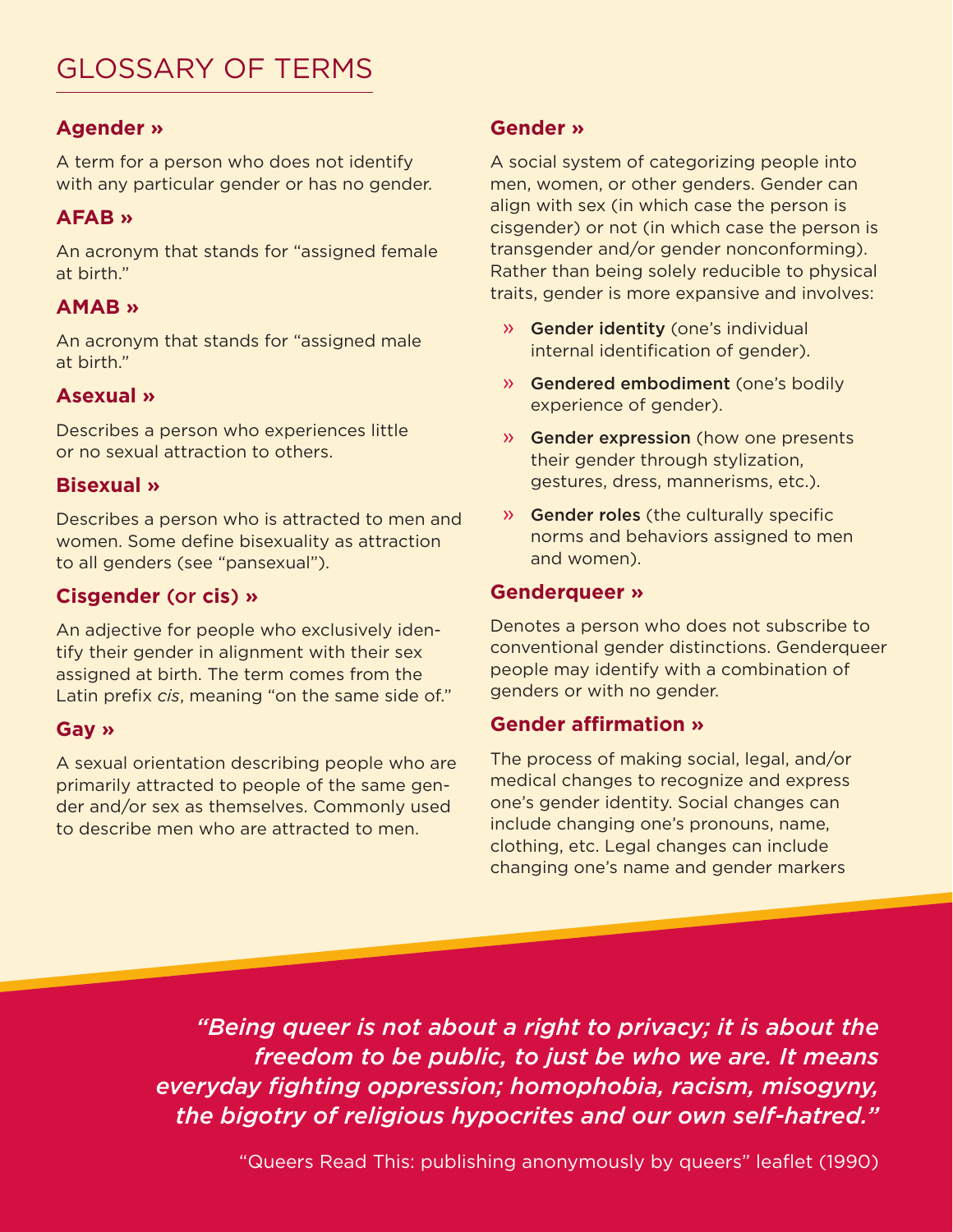

on legal documents. Medical changes can include receiving gender-affirming hormone therapy and/or surgeries. Sometimes this process is referred to as "transition."

# **Gender affirming care »**

Health care that holistically attends to people's physical, mental, and social health needs and well-being while recognizing and affirming their gender identity and expression. This is more than just transition-related care and refers to an affirming experience in all health care encounters.

# **Gender dysphoria »**

Psychological distress that results from an incongruence between one's sex assigned at birth and one's gender identity. This term is categorized in the DSM-V as a medical diagnosis.

# **Gender fluid »**

Denotes a person whose gender identity or gender expression is not fixed and shifts over time or depending on context.

# **Gender nonconforming »**

A broad term that refers to a person whose gender identity, expression, and/or experience does not conform to cultural expectations based on their sex assigned at birth or to the gender they are normally "read" as (what people typically interpret their gender to be).

# **Homophobia** and **transphobia »**

A fear, hatred, and/or rejection of queer and trans people, respectively, that results in both individual and societal discrimination.

#### **Heterosexism** and **cissexism** (or **heterocissexism**) **»**

The paradigmatic assumption that heterosexuality and cisgender identity are normal and natural, and that any person, behavior, or value outside of this paradigm is abnormal, unnatural, and/or illegitimate. In the U.S., heterocissexism pervades social customs, norms, and institutions, engendering structural prejudice and discrimination against LGBTQI+ people.

#### **Intersex »**

A category that describes people whose sex characteristics differ from medical definitions of male or female. Intersex conditions can include genetic, hormonal, or anatomical differences.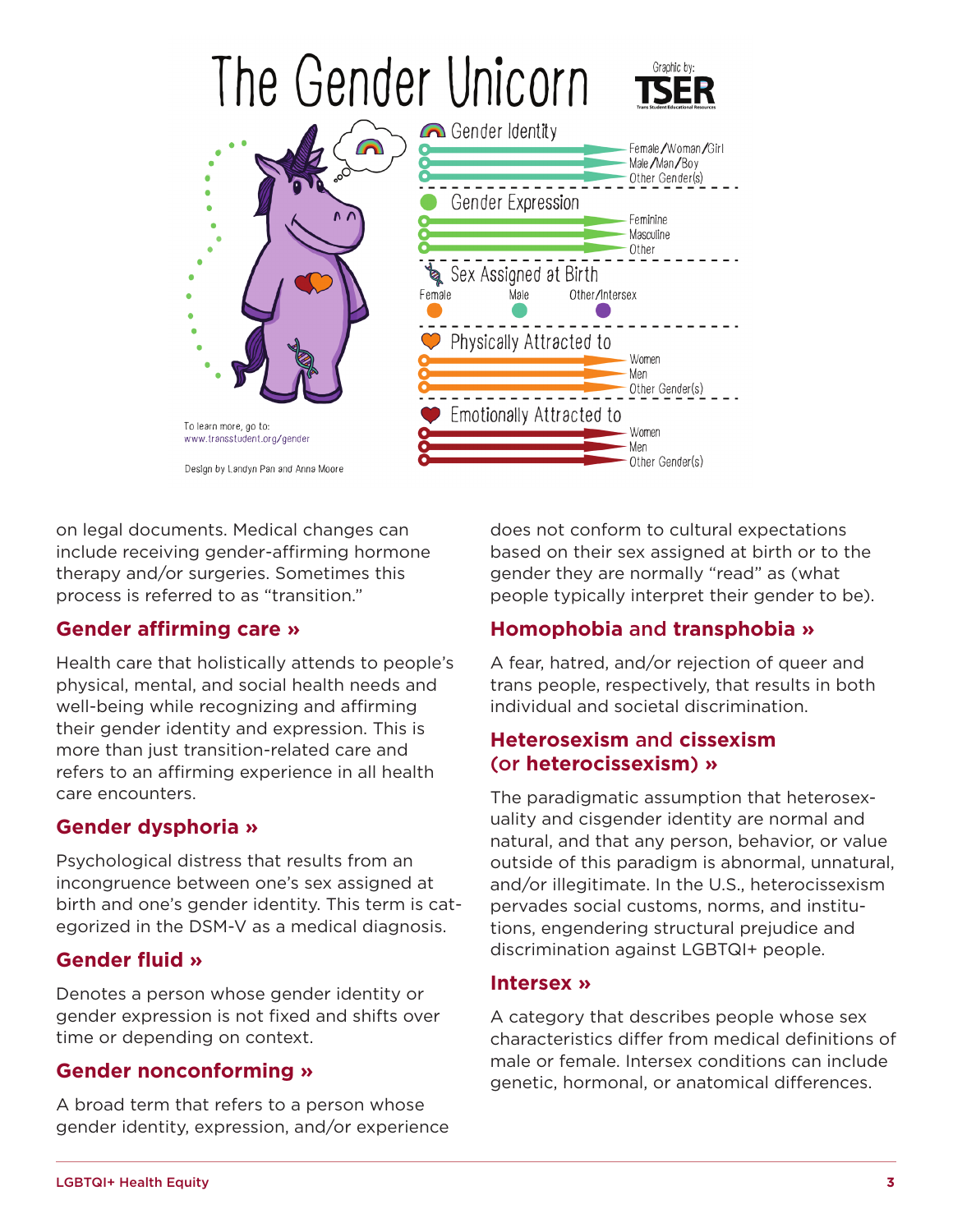# <span id="page-3-0"></span>Gender Pronouns

Please note that these are not the only pronouns. There are an infinite number of pronouns as new ones emerge in our language. Always ask someone for their pronouns.

| <b>Subjective</b>                                   | <b>Objective</b> | <b>Possessive</b> | <b>Reflexive</b> | <b>Example</b>                                                       |  |
|-----------------------------------------------------|------------------|-------------------|------------------|----------------------------------------------------------------------|--|
| <b>She</b>                                          | <b>Her</b>       | <b>Hers</b>       | <b>Herself</b>   | She is speaking.<br>I listened to her.<br>The backpack is hers.      |  |
| <b>He</b>                                           | <b>Him</b>       | <b>His</b>        | <b>Himself</b>   | He is speaking.<br>I listened to him.<br>The backpack is his.        |  |
| <b>They</b>                                         | <b>Them</b>      | <b>Theirs</b>     | <b>Themself</b>  | They are speaking.<br>I listened to them.<br>The backpack is theirs. |  |
| Ze                                                  | Hir/Zir          | Hirs/Zirs         | Hirself/Zirself  | Ze is speaking.<br>I listened to hir.<br>The backpack is zirs.       |  |
| Source: Trans Student Educational Resources (TSER). |                  |                   |                  |                                                                      |  |

# **Lesbian »**

A sexual orientation that describes a woman who is exclusively or primarily attracted to other women.

# **LGBTQI+** (and other variations, e.g., LGBT, LGBTQ, LGBTQIAAP2S+, etc.) **»**

A shorthand term for gender and sexual minorities — an array of identities that are not cis and/or straight. The term is an initialism that stands for Lesbian, Gay, Bisexual, Transgender, Queer, Intersex, and  $+$  is a placeholder for additional gender and sexual minorities. There are many variations of the LGBTQI+ acronym, and the "+" acknowledges the impossibility of including every term people use to describe their gender and sexuality.

# **Non-binary** (also spelled **nonbinary**) **»**

Describes someone who does not identify exclusively as either male or female or does not subscribe to the gender binary. Sometimes abbreviated as NB or "enby."

# **Pansexual »**

A sexual orientation that describes a person who is attracted to all genders or attracted to people regardless of gender.

#### **Pronouns »**

A pronoun is simply a word that takes the place of a noun. In English, personal pronouns that refer to people are often gendered, e.g., "she/her" or "he/him." Though it's not often conscious, when we use pronouns to refer to people, we are *gendering* the person we are referencing, meaning we are not just passively or neutrally describing a person, but actively assigning them a gender. For this reason, one should not assume a person's pronoun — it's always best to ask what pronouns people use if they have not made it clear.

Some people might use a gender neutral pronoun like "they/them" or "ze/zir" (pronounced: "zee"/"zeer"). Some people may not feel comfortable sharing their pronouns or are not sure because they are still figuring it out. The important thing is to make room for self-determination: just ask people how they would like to be referred to.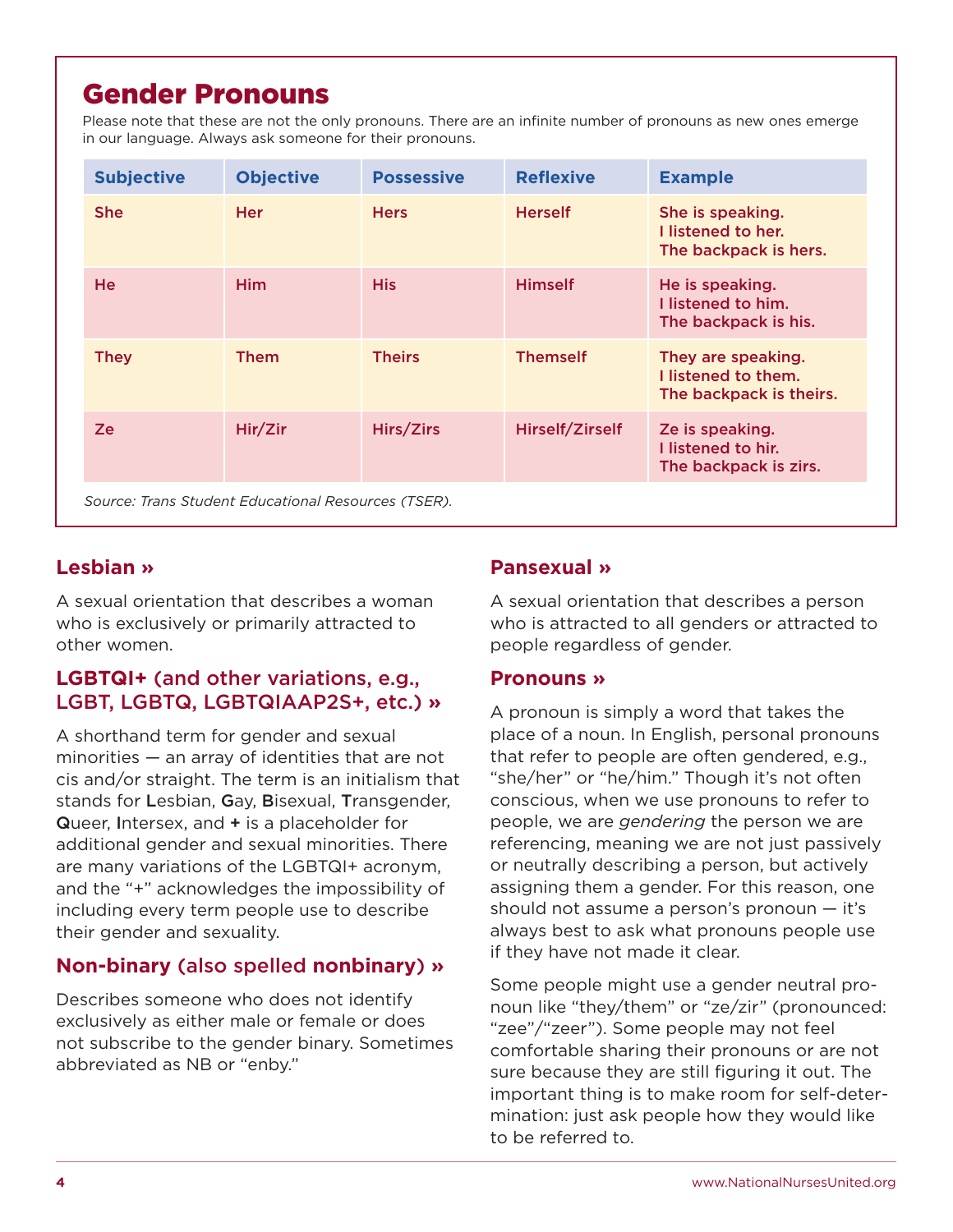#### **Queer »**

An umbrella term for anyone on the LGBTQI+ spectrum. Formerly a slur, it has also been reappropriated as a political identity meant to counter the assimilation of LGBTQI+ people into binary gender roles, heterosexual family structures, and normative sexual values.

#### **Sex / sex assigned at birth »**

A medically and legally assigned label that categorizes various physical characteristics as either male or female. These characteristics include sexual organs, chromosomes, hormones, and secondary sex characteristics. Sex is usually medically assigned based on the appearance of the genitalia, either in ultrasound or at birth, and is typically legally codified on one's birth certificate as male or female.

#### **Sexuality »**

The way people experience and express themselves sexually. Sexuality has to do with sexual attraction, practices, and identities.

## **Sexual orientation »**

How a person characterizes their emotional and sexual attraction to others.

#### **Transgender** (or **trans**) **»**

An adjective that describes people whose gender does not match their sex assigned at birth.

#### **Two-Spirit »**

A modern umbrella term for third gender, fourth gender, or gender variant individuals common in many Native North American Indigenous cultures. Particular definitions and conceptions of Two-Spirit people vary by tribe and nation, so not all cultures will perceive Two-Spirit people the same way or welcome a pan-Indian term to replace the terms already in use by their culture.

*"[Sex is] a suite of sexually dimorphic traits that may include chromosomes, gonads, external genitals, other reproductive organs, ratio of sex hormones, and sexondary sex characteristics. In our society, these traits are classified in a dichotomous manner as either female or male, and people are assigned a legal sex on that basis. However, variability exists in all these traits, pluse these traits may not all 'align' (i.e., All male or all female) within the same person — when this occurs, such traits (and the people who possess them) are often described as intersex. Some people believe in a strict sex/gender distinction — where sex refers to the realm of biology, and gender refers to the purely social — but i reject that position…the truth is that, in our culture, 'sex' is both a social and legal category in addition to describing anatomy."*

*— Julia Serano, "There is No Perfect Word: A Transgender Glossary of Sorts" (2016)*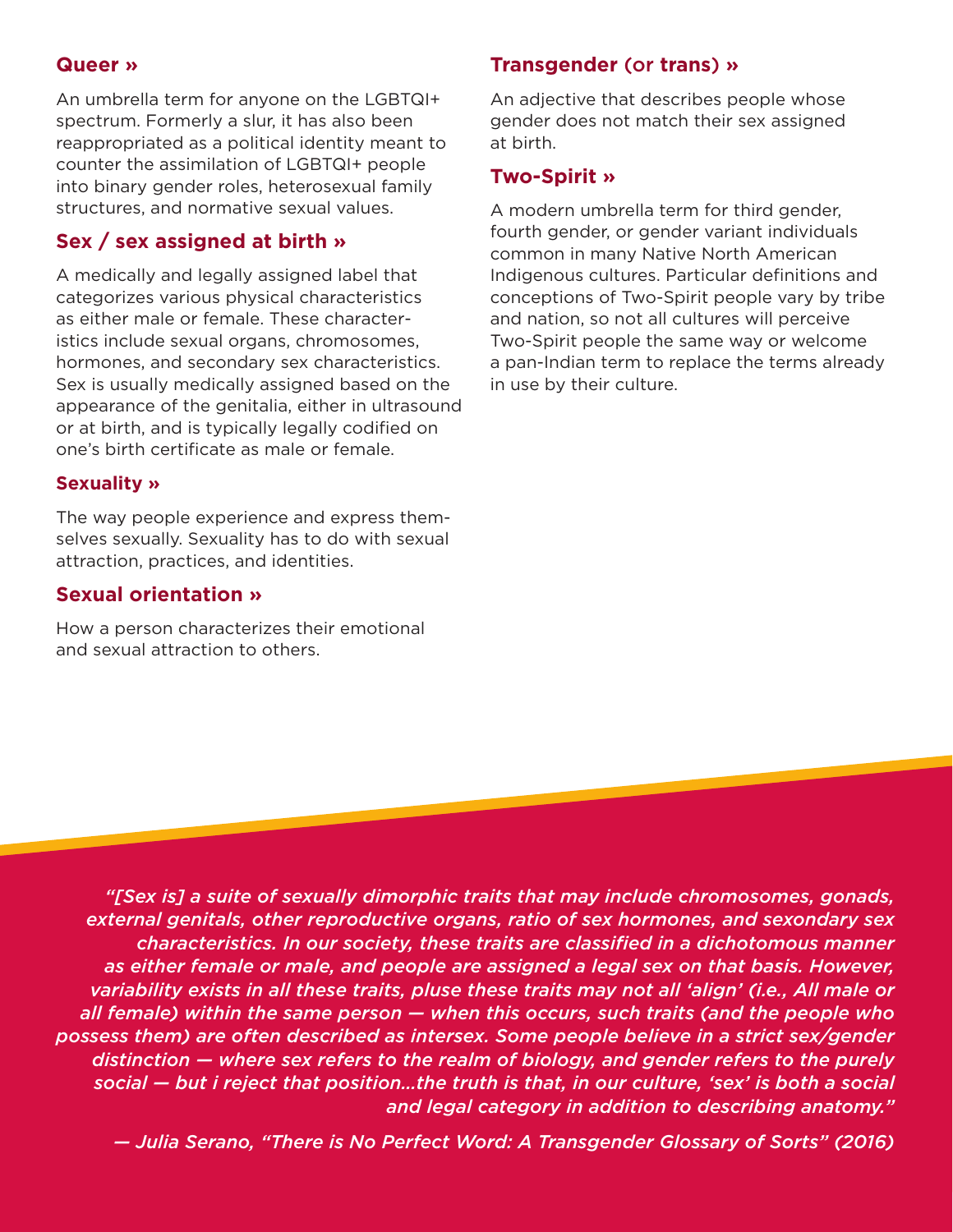<span id="page-5-0"></span>Health disparities are "preventable differences in the burden of disease, injury, violence, or opportunities to reach your best health that are experienced by socially disadvantaged populations."[1](#page-14-0) In 2016, the National Institute on Minority Health and Health Disparities identified sexual and gender minorities as a "health disparity population.["2](#page-14-0) These disparities are not simply the result of individual bias or behavior: they stem from the structural and systemic nature of homophobia, transphobia, and heterocissexism.

#### **Some of these health disparities include »**

» Higher rates of HIV:

More than half of people living with HIV are gay, bisexual, and men who have sex with men (MSM). In 2018, gay and bisexual men made up 69% of new HIV diagnoses in the U.S., despite representing an estimated 2% of the population.<sup>3</sup> Black and Latino MSM make up a widely disproportionate amount of HIV diagnoses. Transgender people are also at greater risk for infection: overall HIV prevalence among trans people is 9.2%, compared to <.5% of the U.S. adult population.[4](#page-14-0) In a recent study, 42% of more than 1,000 transgender women interviewed across seven U.S. cities had HIV; 62% of them were African American, 35% Latina, and 17% white.<sup>5</sup>

» Higher rates of other sexually transmitted infections (STIs):

Gay, bisexual, and MSM are at higher risk for STIs, including chlamydia, syphilis, gonorrhea, HPV, and hepatitis A and B.[6](#page-14-0)

» Higher rates of certain types of cancer:

Lesbian and bisexual women have higher rates of breast cancer and cervical cancer than heterosexual women, and gay and bisexual men have a higher risk of anal cancer than heterosexual men.<sup>7</sup> There are also studies that show higher rates of lung cancer among LGBT people, likely connected to increased tobacco use.

- » Greater risk for chronic conditions like asthma,<sup>8</sup> diabetes,<sup>9</sup> and heart disease.<sup>10</sup> LGBTQI+ patients also report more gastro-intestinal problems, allergies, and osteoarthritis than their straight, cisgender counterparts.<sup>11</sup>
- » More likely to score their health as poor or fair in surveys.<sup>12</sup>
- » More likely to have a disability compared to the general population. Lesbian, gay, and bisexual adults with disabilities are also significantly younger that heterosexual adults with disabilities.<sup>13</sup>

**When it comes to mental and behavioral health, LGBTQI+ people are also at greater risk of suicide and suicidal thoughts, mood disorders, depression, anxiety, and eating disorders. They are more than twice as likely to have a mental health disorder, 2 1/2 times more likely to experience depression, 4 times as likely to attempt suicide.**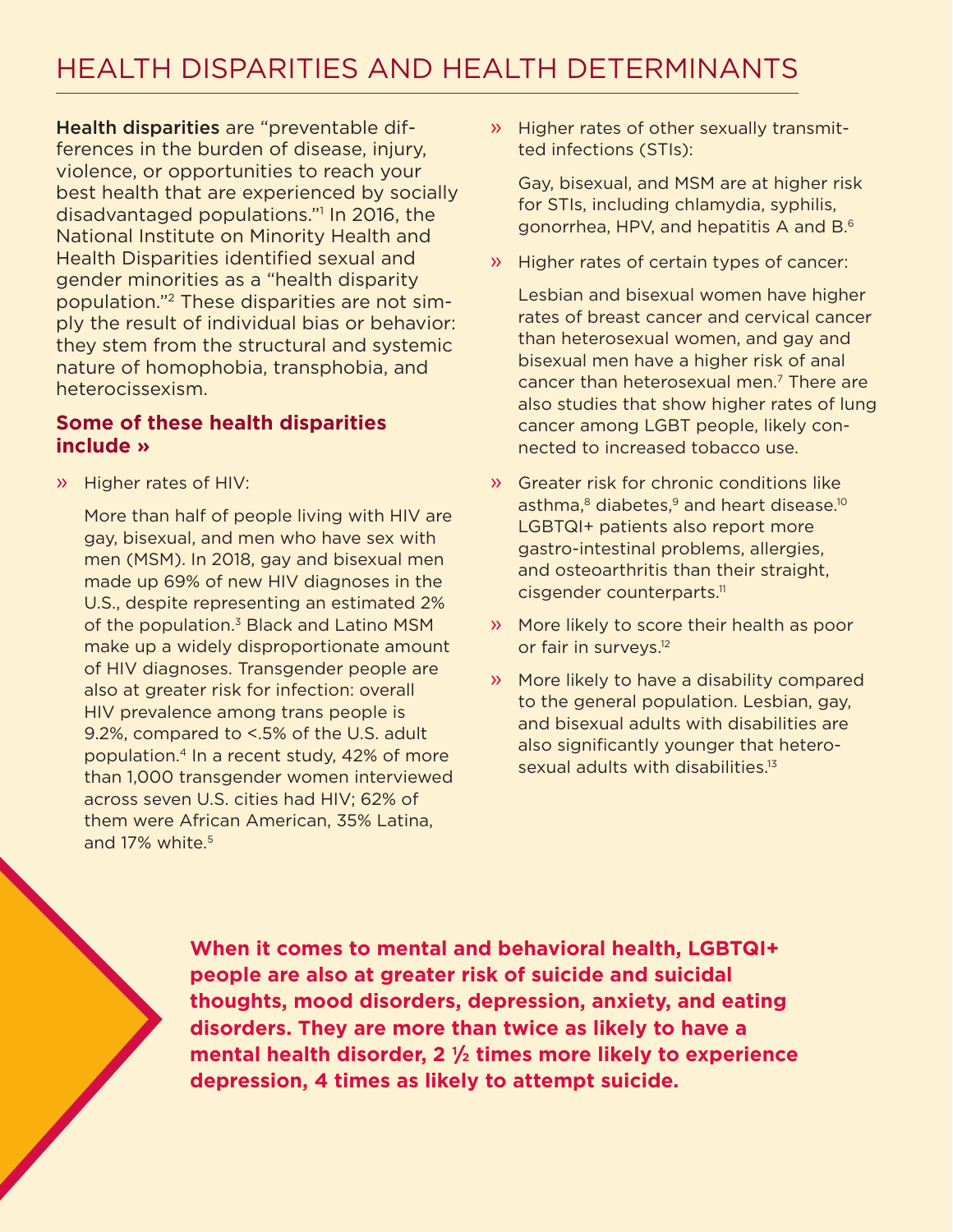<span id="page-6-0"></span>

Source: When Health Care Isn't Caring: Lambda Legal's Survey of Discrimination Against LGBT People and People *with HIV (2010).*

# **When it comes to mental and behavioral health, LGBTQI+ people are also »**

- » At greater risk of suicide and suicidal thoughts, mood disorders, depression, anxiety, and eating disorders. They are more than twice as likely to have a mental health disorder,  $2 \frac{1}{2}$  times more likely to experience depression, 4 times as likely to attempt suicide.<sup>14</sup> Nearly 40% of LGBTQI people reported dealing with a mental illness in the past year. 48% of trans adults report they have considered suicide in the last year.
- » More likely to experience alcohol, tobacco, and substance abuse[.15](#page-14-0) 20–30% of queer and trans people misuse alcohol and other substances compared to about 9% of the general population. More than a quarter of respondents in a recent nationwide survey reported misusing drugs or alcohol specifically to cope with discrimination based on their gender or sexuality.

# **Health Care Disparities for LGBTQI+ Patients »**

Health disparities mean more queer and trans people live in a state of compromised health, and the health impacts of disparities are compounded by the fact that LGBTQI+ people have lower access to health care and other services, face discrimination from health care providers, and are more likely to be un or underinsured.

- » LGBTQI+ people are more likely to lack health insurance. 17% of LGBTQI+ adults do not have any kind of health insurance compared to 12% of non-LGBTQI+ adults[.16](#page-14-0)
- » LGBTQI+ patients are also more likely to avoid or delay seeking medical care. They are far less likely to utilize preventative care services and are more likely to receive care in emergency rooms.<sup>17</sup>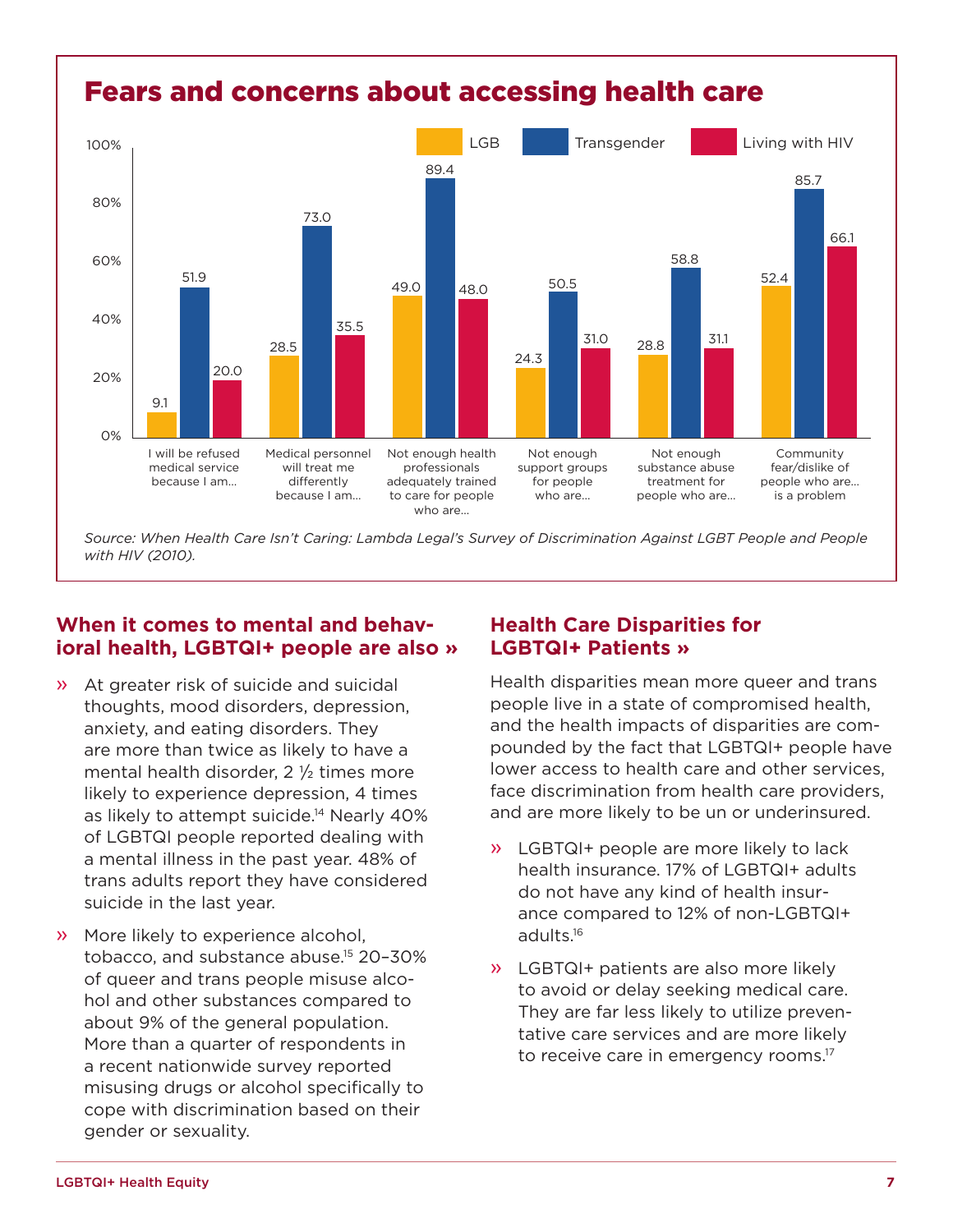<span id="page-7-0"></span>In a recent survey, more than half of LGBTQI+ respondents reported they have experienced "providers denying care, using harsh language, or blaming the patient's sexual orientation or gender identity as the cause for an illness.["18](#page-15-0) About 12% of LGB respondents in a nationwide survey reported experiencing discriminatory language from their providers and health care professionals who refused to touch them or used excessive precautions[.19](#page-15-0) 8% of queer people and 27% of transgender people report being denied health care outright because of their sexual orientation or gender identity[.20](#page-15-0)

Access to health care is particularly compromised for trans and gender nonconforming (TGNC) people who face excess barriers to care due to limited means and experiences of discrimination, gatekeeping, discrimination, and abuse from health care providers:

- » 48% of trans people have postponed health care when sick or injured because they could not afford it.<sup>[21](#page-15-0)</sup>
- » 28% of trans people have postponed health care when sick or injured due to discrimination.
- » 19% of trans people surveyed reported being refused care due to their trans or gender non-conforming status.
- » 28% of trans respondents were subjected to harassment in medical settings.

**Health disparities, health care inequities, and barriers to care for queer and trans people are often directly tied to socio-economic status, institutional discrimination, targeted policing and criminalization, and persistent harassment and exposure to violence.**

# **Social Determinants of Health »**

Gender and sexuality regulate people's access and proximity to the institutions, services, and material means of sustaining life, like jobs, housing, health care, and freedom from harassment, coercion, violence, and discrimination. For this reason, health disparities, health care inequities, and barriers to care for queer and trans people are often directly tied to socio-economic status, institutional discrimination, targeted policing and criminalization, and persistent harassment and exposure to violence.

#### **Socio-economic status** »

- » Before the Covid-19 pandemic, almost [22](#page-15-0)% of LGBTQ adults lived in poverty.<sup>22</sup> Transgender people have especially high rates of poverty — almost 30%. In general, LGBTQ adults have a 15% greater likelihood of being poor than non-LGBTQ adults in the U.S.
- » In December of 2019, 9% of LGBTQ people were unemployed in the U.S., compared to the national unemployment rate of 3.6%[.23](#page-15-0)
- » These trends have continued with the Covid-19 pandemic: 17% of LGBTQ people lost their jobs during the pandemic compared to 13% of the general population.[24](#page-15-0) The disparities are worse for LGBTQ people of color: 22% of queer and trans people of color (QTPOC) have lost their jobs due to the pandemic, and 38% had their work hours reduced compared to 29% of white LGBTQ people and 24% of the general population. Even as states have initiated policies to reopen parts of the economy, LGBTQ people and LGBTQ people of color are 50% and 150% more likely, respectively, than the general population to have suffered a pay cut[.25](#page-15-0)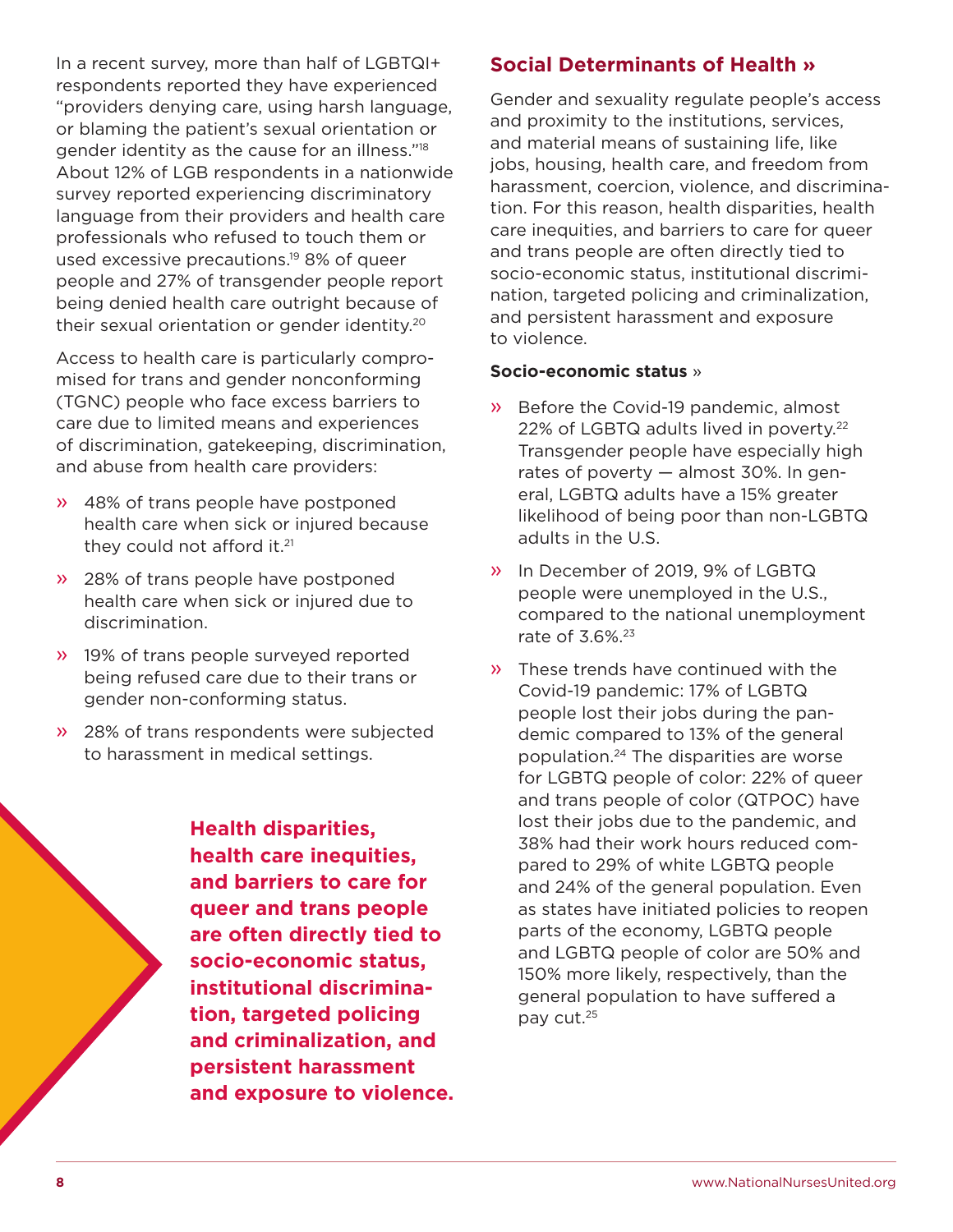- <span id="page-8-0"></span>» 27% of LGBTQI+ people experience food insecurity, compared to 17% of non-LGBT people. One in four LGB adults between the ages of 18–44 have participated in the Supplemental Nutrition Assistance Program (SNAP).<sup>26</sup>
- » Housing unaffordability, instability, and homelessness excessively plagues LGBTQ communities, especially poor, TGNC adults and LGBTQI+ youth.
	- › LGBTQ people are 20% less likely to own homes than non-LGBTQ people[.27](#page-15-0) Among those that do own homes, same sex couples pay higher interest rates and experience higher rates of loan rejection than heterosexual couples.<sup>28</sup>
	- › 69% of low-income LGBT people have experienced homelessness.
	- › 19% of trans and gender-nonconforming people have experienced homelessness.
	- LGBTQ youth are 120% more likely than non-LGBTQ youth to experience homelessness.

#### **Discrimination »**

Data from a nationally representative survey of LGBT people conducted by the Center for American Progress (CAP) shows that more than a quarter of LGBT respondents have experienced discrimination because of their sexual orientation or gender identity in the past year[.29](#page-15-0) Additionally, according to another recent nationally representative survey:<sup>30</sup>

- » 57% report they have been threatened or assaulted.
- » 51% have been sexually harassed.
- » 51% have experienced violence.
- » 57% have been the target of slurs.

The high rates of poverty, unemployment, and housing disparities among LGBTQI+ people is directly linked to high rates of reported discrimination when applying to jobs and housing:

- » One in five LGBTQ adults experience discrimination when applying to jobs due to their sexual orientation or gender identity. 22% report being paid less or denied promotion.
- » Between 8% and 17% of LGB workers and between 13% and 47% of transgender workers report being unfairly fired or denied employment.[31](#page-15-0)
- » 16% of same-sex couples, 19% of transgender people, and 48% of seniors with same-sex partners report discrimination when applying to housing. $32$

The CAP study found that among people who experienced sexual orientation or gender identity based discrimination in the past year:<sup>33</sup>

- » 68.5% reported that discrimination at least somewhat negatively affected their psychological well-being.
- » 43.7% reported that discrimination negatively impacted their physical well-being.
- » 47.7% reported that discrimination negatively impacted their spiritual well-being.
- » 38.5% reported discrimination negatively impacted their school environment.
- » 52.8% reported that discrimination negatively impacted their work environment.
- » 56.6% report it negatively impacted their neighborhood and community environment.

This discrimination is prevalent not just in workplaces, schools, and communities, but also within families of origin. About 40% of LGBTQ adults report that they have been rejected by a family member or close friend because of their sexual orientation or gender identity.<sup>34</sup> Without a familial safety net to fall back on, LGBTQI+ people are even more vulnerable to the harmful effects of poverty, homelessness, and unemployment.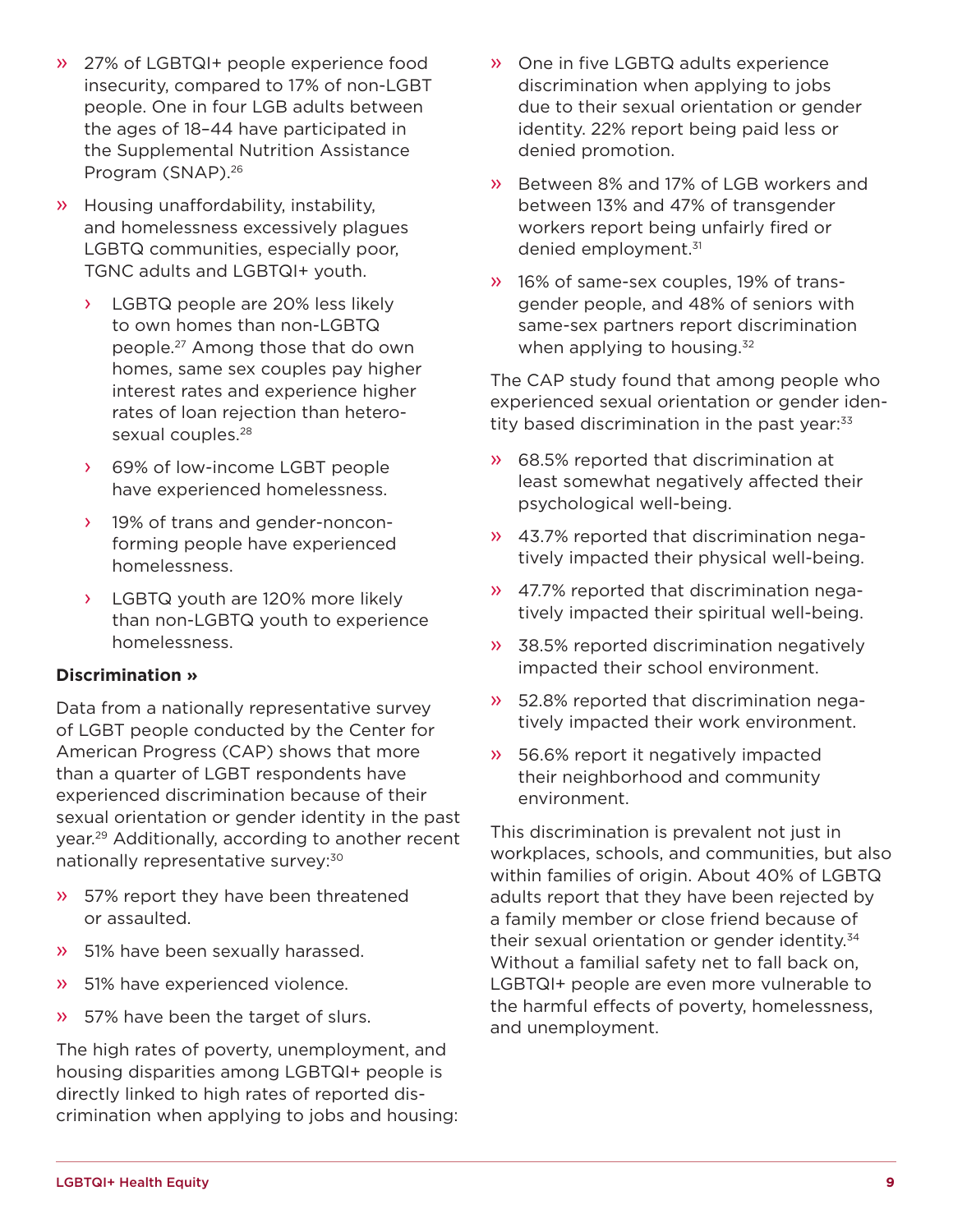#### <span id="page-9-0"></span>**Familial rejection is particularly harmful to LGBTQI+ youth** »

- » 50% of LGB youth who have come out to their parents reported negative parental reactions when they disclosed their sexual identity.<sup>35</sup> 34% report being physically assaulted by a family member after coming out. 26% are forced to leave their family of origin after conflicts with parents regarding their sexual orientation or gender identity.
- » When placed in foster care, 79% of LGBTQ youth are removed or run away from their foster placements as a result of their orientation or identity.
- » LGBTQI+ youth are 120% more likely to experience homelessness than their straight cisgender peers. Up to 40% of the homeless youth population in the U.S. identifies as LGBTQI+.<sup>[36](#page-16-0)</sup>

Due in part to such violence and discrimination, LGBTQI youth are heavily overrepresented in the criminal justice and foster systems.[37](#page-16-0) They also face heightened health risks including depression, suicidality, substance abuse, psychological distress, low self-esteem, HIV/AIDS infection, and others.<sup>38</sup> Research shows that rejecting behaviors by parents can increase these risks, including contributing to far higher levels of suicidal behavior and depression[:39](#page-16-0)

- » LGBT youth who experience parental rejection were nearly 6 times as likely to have depression, more than 8 times as likely to have attempted suicide, and more than 3 times as likely to use illegal substances.<sup>40</sup> Numerous studies have also shown that a lack of parental acceptance is a primary driver of homelessness for LGBT youth.<sup>[41](#page-16-0)</sup>
- » Nearly 30% of LGB youth had attempted suicide at least once in the prior year compared to 6% of heterosexual youth[.42](#page-16-0)
- » Almost 35% of trans youth have attempted suicide and almost 40% have "seriously considered suicide" just in the last year.<sup>[43](#page-16-0)</sup>

» Transgender and/or gender nonconforming (TGNC) youth are several times more likely to have attention deficit disorders and depressive disorders, and more likely to self-harm than non-TGNC youth.<sup>[44](#page-16-0)</sup>

#### **Criminalization »**

LGBTQI people are more likely to be unemployed, poor, houseless, and/or engaged in criminalized economies due to the economic inequality, discrimination, and violence they disproportionately face. As a result, they are frequent targets of police and laws criminalizing prostitution and related so-called quality of life offenses. More than a quarter of LGBTQ people surveyed have been harassed or unfairly treated by police or the courts due to their sexuality or gender identity.<sup>[45](#page-16-0)</sup>

Additionally, LGBT people, especially LGBT people of color, are disproportionately represented in the U.S. prison population:

- » Criminalization and discrimination increase the likelihood of incarceration for LGBT adults. LGBT adults are 3 times more likely to be incarcerated than non-LGBT adults.<sup>46</sup> The incarceration rate is several times higher among transgender people of color. For example, in the 2015 U.S. Transgender Survey, 9% of Black transgender women were in incarcerated in the previous year, approximately 10 times the rate of the general population.
- » While an estimated 7% of U.S. youth identify as lesbian, gay, or bisexual, 12 to 20% of youth in juvenile detention identify as LGB. 85% of incarcerated LGB youth are people of color.

Within our prisons, there is extreme and widespread racial and gender violence, and incarcerated LGTBQI people are disproportionate targets of abuse and violence compared to non-LGBTQI prisoners and are significantly more likely to spend extended time in solitary confinement. Institutional discrimination contributes to these injustices. Trans women are often placed in men's prisons and trans men in women's prisons where they are subject to high rates of physical abuse and harassment: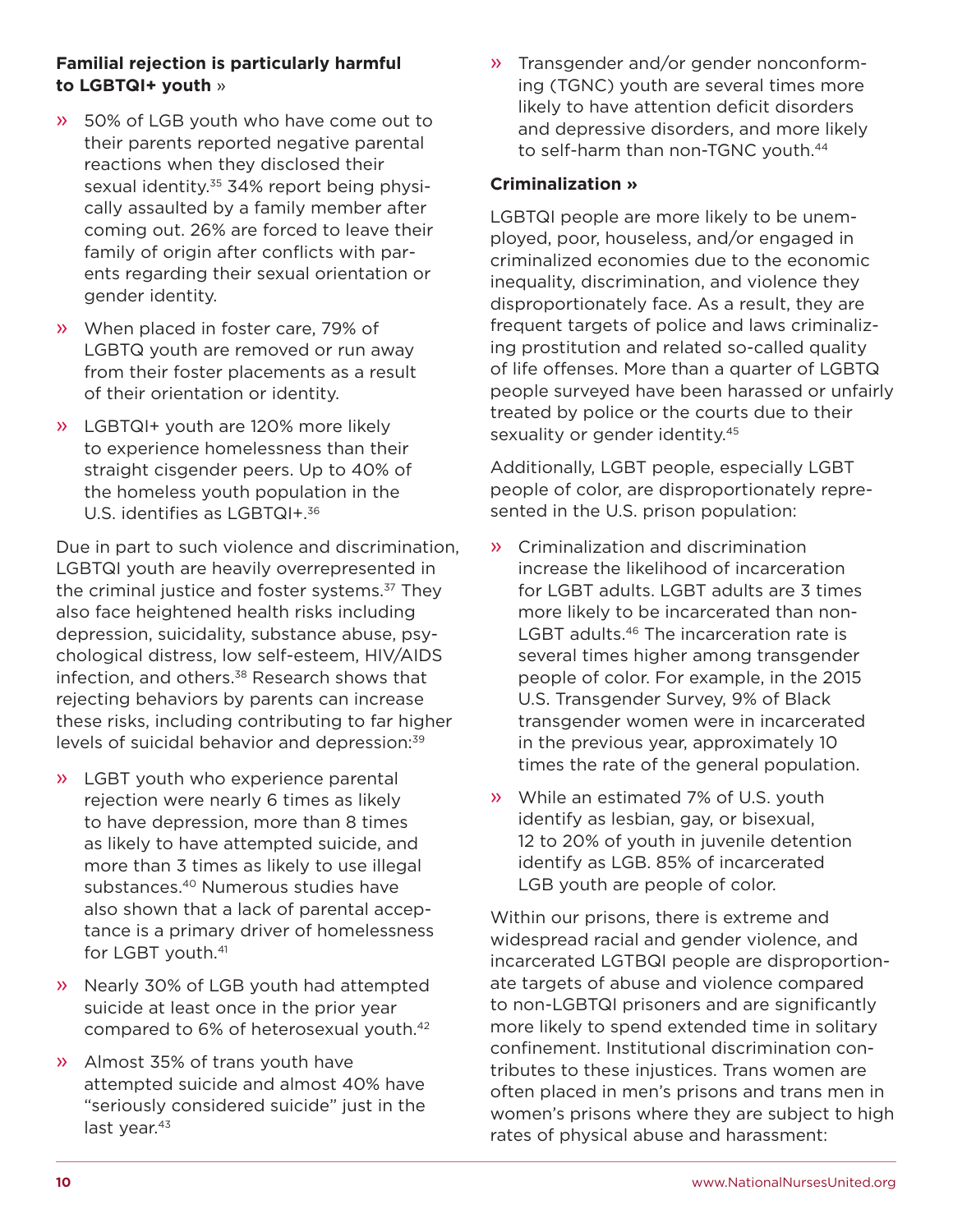#### <span id="page-10-0"></span>**SYSTEMS OF INEQUALITY: CRIMINAL "IN"JUSTICE**

This diagram illustrates how overpolicing and profiling of low-income people and of transgender and gender non-conforming people intersect, producing a far higher risk than average of imprisonment, police harrassment, and violence for low-income trans people.



- » An estimated 40% of transgender people in prisons reported a sexual assault in the previous year.<sup>[47](#page-16-0)</sup>
- » LGB prisoners are 3 times more likely to report sexual abuse from other prisoners.

As a result, incarcerated queer and trans people experience marked health and health care inequities in prison. Gender-affirming care for incarcerated trans people for example, is exceedingly difficult to access and maintain:

» 20% of transgender people in prison report being denied hormone therapy. 14% report being denied health care outright while incarcerated.

The problems of violence and discrimination that we see in prisons also affect people in immigration detention centers. Many queer and trans migrants seek asylum specifically for the intense violence and threat of death they experience in their home countries for

being queer or trans. While the U.S. recognizes LGBTQ identity and HIV status as legal grounds for political asylum, the process of seeking asylum is increasingly difficult, complicated, and can expose LGBTQ people to numerous threats. Further, LGBTQ asylum seekers are more likely than non-LGBTQ asylum seekers to be detained, even if they pose no safety or flight risk. Queer and trans people in detention, especially trans women, are treated particularly poorly and face more abuse and neglect than cisgender and heterosexual detainees:

- » LGBT immigrants held at federal detention centers are 97 times more likely to be sexually assaulted than other detainees[.48](#page-16-0)
- » 20% of sexual abuse cases in the custody of ICE involve a transgender detainee.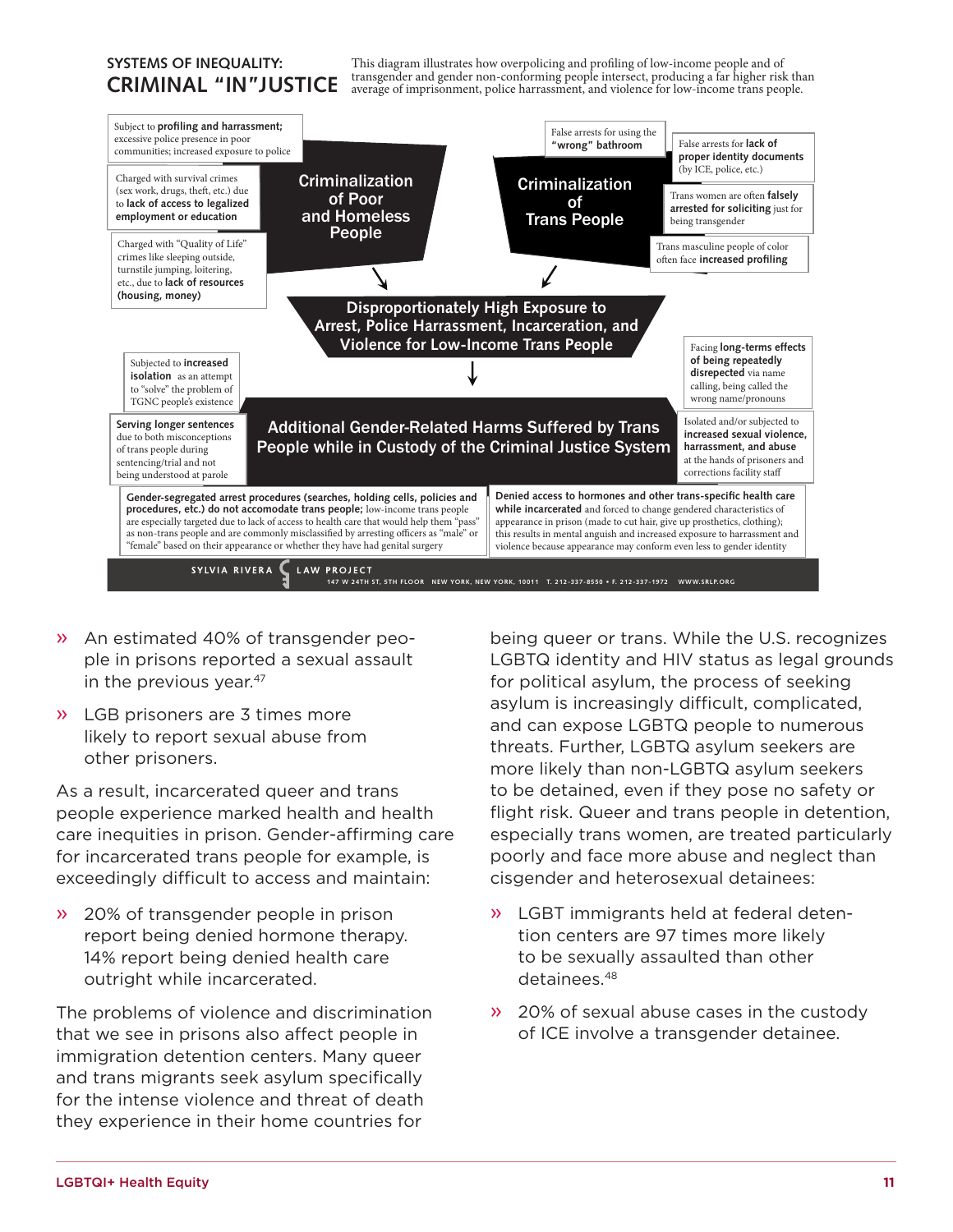# <span id="page-11-0"></span>**LGBTQI+ Organizations**

- » Anti-Violence Project (NYC-based anti-LGBT violence organization): <https://avp.org/>
	- › Crisis Support and Legal Help: [https://avp.org/get-help/](https://avp.org/get-help/get-support/) [get-support/](https://avp.org/get-help/get-support/)
- » The Audre Lorde Project (NYC-based community organizing center): <https://alp.org/>
- » CenterLink (association of national LGBT centers): [https://www.lgbtcenters.org](https://www.lgbtcenters.org/)
	- › LGBT Center Search Tool: [https://](https://www.lgbtcenters.org/LgbtCenters) [www.lgbtcenters.org/LgbtCenters](https://www.lgbtcenters.org/LgbtCenters)
- » Center of Excellence for Transgender Health, UCSF (transgender health research, education, and advocacy): <https://prevention.ucsf.edu/transhealth>
- » Fenway Health and Fenway Institute (Boston-based LGBT health providers; national advocacy and policy group): <https://fenwayhealth.org/about/>
- » Intersex Justice Project (intersex activists working to end intersex surgery): <https://www.intersexjusticeproject.org/>
- » Lambda Legal (national LGBT rights nonprofit): [https://www.lambdalegal.org](https://www.lambdalegal.org/)
	- Legal Help Desk: [https://www.lambdalegal.org/](https://www.lambdalegal.org/helpdesk) [helpdesk](https://www.lambdalegal.org/helpdesk)
- » National LGBTQ Task Force (LGBTQ organizing and advocacy): <https://www.thetaskforce.org/>
	- › Queering Reproductive Health Campaign: [https://www.thetaskforce.](https://www.thetaskforce.org/reproductive-justice.html) [org/reproductive-justice.html](https://www.thetaskforce.org/reproductive-justice.html)
- » National Center for Lesbian Rights (LGBTQ legal rights organization): <https://www.nclrights.org/>
	- › Legal Help: <https://www.nclrights.org/get-help/>
- » National Center for Transgender Equality (transgender advocacy and policy nonprofit): <https://transequality.org/>
- » Pride at Work (AFL-CIO constituency group representing LGBTQ union members and allies): <http://www.prideatwork.org/>
- » Sylvia Rivera Law Project (NYC-based LGBT legal advocacy collective): <https://srlp.org/>
	- › Legal Services: <https://srlp.org/legal-services/>
- » Transgender, Gender-Variant, and Intersex Justice Project (CA-based support and legal services for incarcerated and formerly incarcerated TGNC people): <http://www.tgijp.org/>
- » Transgender Law Center (legal advocacy and support services for TGNC people): [https://transgenderlawcenter.org](https://transgenderlawcenter.org/)
	- › Resources/Legal Aid: [https://tran](https://transgenderlawcenter.org/resources)  [sgenderlawcenter.org/resources](https://transgenderlawcenter.org/resources)
- » Trans Lifeline (national crisis hotline and support for TGNC people): <https://translifeline.org/>
	- › Hotline: (877) 565-8860
- » Trans Student Educational Resources (national youth-led trans education and advocacy organization): <https://transstudent.org/>
- » The Trevor Project (national LGBT youth crisis intervention and suicide-prevention):<https://www.thetrevorproject.org>
	- › Hotline: (866) 488-7386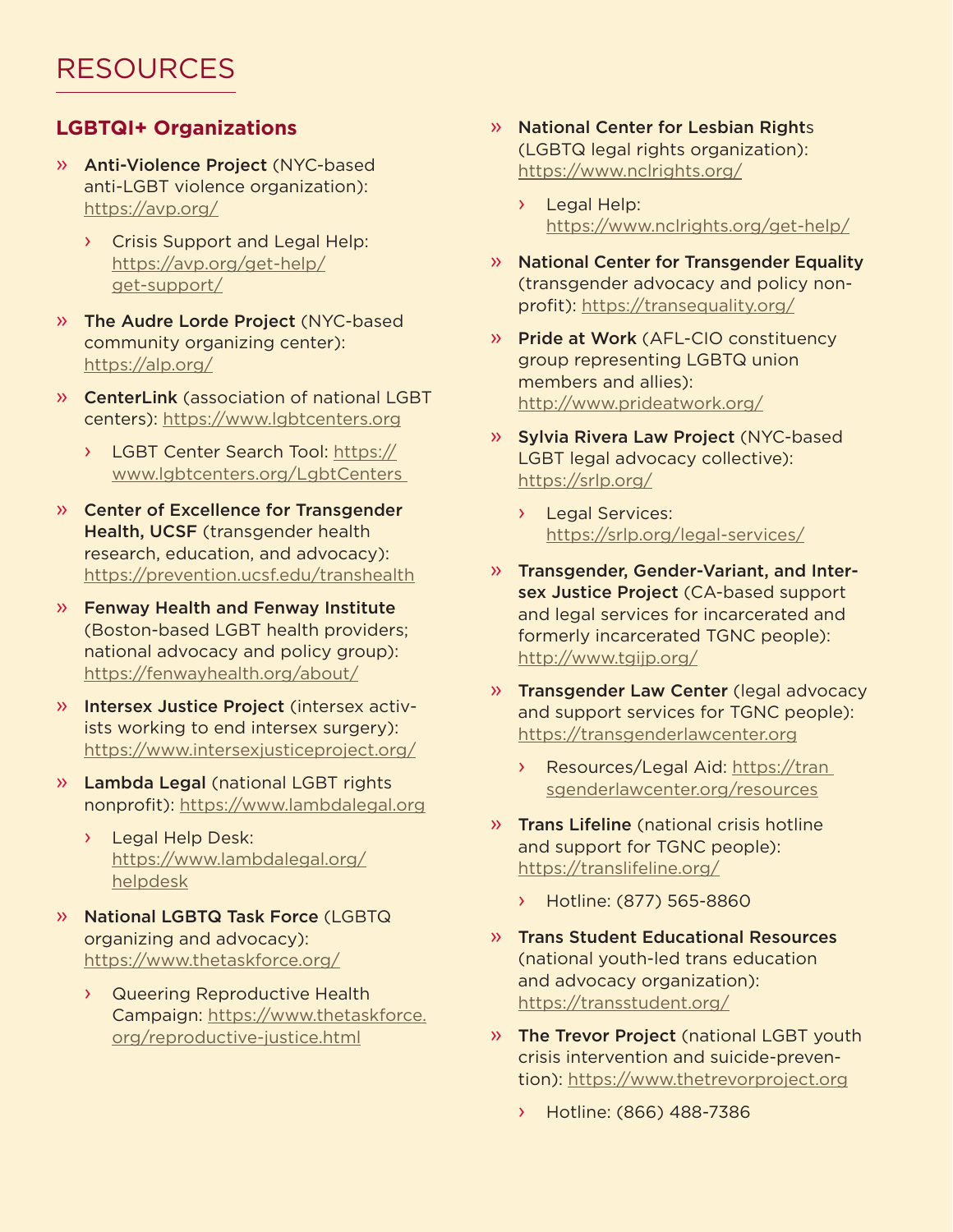# **Studies and Data**

- » Center for American Progress (CAP): [https://www.americanprogress.org/](https://www.americanprogress.org/issues/lgbtq-rights/view/) [issues/lgbtq-rights/view/](https://www.americanprogress.org/issues/lgbtq-rights/view/)
- » Freedom for All Americans Legislative Tracker (for anti-LGBT legislation); [https://freedomforallamericans.org/](https://freedomforallamericans.org/legislative-tracker/) [legislative-tracker/](https://freedomforallamericans.org/legislative-tracker/)
- » MAP, LGBTQ Equality by State: [https://](https://www.lgbtmap.org/equality-maps) [www.lgbtmap.org/equality-maps](https://www.lgbtmap.org/equality-maps)
- » The Williams Institute, UCLA: [https://](https://williamsinstitute.law.ucla.edu/) [williamsinstitute.law.ucla.edu/](https://williamsinstitute.law.ucla.edu/)
	- › Demographics and data graphic: https://williamsinstitute.law.ucla.edu/visualization/ lgbt-stats/?topic=LGBT#density

## **Clinical Guidelines for LGBTQI+ Patients**

- » "5 Pearls on Transgender Health: Gender Affirming Care" podcast: [https://www.](https://www.coreimpodcast.com/2020/03/18/5-pearls-on-transgender-health-gender-affirming-care-episode-1/) [coreimpodcast.com/2020/03/18/5](https://www.coreimpodcast.com/2020/03/18/5-pearls-on-transgender-health-gender-affirming-care-episode-1/) [pearls-on-transgender-health-gender](https://www.coreimpodcast.com/2020/03/18/5-pearls-on-transgender-health-gender-affirming-care-episode-1/)[affirming-care-episode-1/](https://www.coreimpodcast.com/2020/03/18/5-pearls-on-transgender-health-gender-affirming-care-episode-1/)
- » "10 Tips for Working with Transgender Patients" (Transgender Law Center): [https://transgenderlawcenter.org/](https://transgenderlawcenter.org/resources/health/10tips) [resources/health/10tips](https://transgenderlawcenter.org/resources/health/10tips)
- » CDC, Toolkit for Providing HIV Prevention Services to Transgender Women of Color: [https://www.cdc.gov/hiv/effec](https://www.cdc.gov/hiv/effective-interventions/library/toolkit-transgender-women-of-color/implementation-materials/cdc-hiv-ei-twoc-toolkit.pdf)[tive-interventions/library/toolkit-trans](https://www.cdc.gov/hiv/effective-interventions/library/toolkit-transgender-women-of-color/implementation-materials/cdc-hiv-ei-twoc-toolkit.pdf)[gender-women-of-color/implementa](https://www.cdc.gov/hiv/effective-interventions/library/toolkit-transgender-women-of-color/implementation-materials/cdc-hiv-ei-twoc-toolkit.pdf)[tion-materials/cdc-hiv-ei-twoc-toolkit.](https://www.cdc.gov/hiv/effective-interventions/library/toolkit-transgender-women-of-color/implementation-materials/cdc-hiv-ei-twoc-toolkit.pdf) [pdf](https://www.cdc.gov/hiv/effective-interventions/library/toolkit-transgender-women-of-color/implementation-materials/cdc-hiv-ei-twoc-toolkit.pdf)
- » GLMA Resources: [http://www.glma.](http://www.glma.org/index.cfm?fuseaction=Page.viewPage&pageId=534) [org/index.cfm?fuseaction=Page.](http://www.glma.org/index.cfm?fuseaction=Page.viewPage&pageId=534) [viewPage&pageId=534](http://www.glma.org/index.cfm?fuseaction=Page.viewPage&pageId=534)
	- › Guidelines for Care of Lesbian, Gay, Bisexual, and Transgender Patients: [http://glma.org/\\_data/n\\_0001/](http://glma.org/_data/n_0001/resources/live/GLMA%20guidelines%202006%20FINAL.pdf) [resources/live/GLMA%20guide](http://glma.org/_data/n_0001/resources/live/GLMA%20guidelines%202006%20FINAL.pdf)[lines%202006%20FINAL.pdf](http://glma.org/_data/n_0001/resources/live/GLMA%20guidelines%202006%20FINAL.pdf)
- » Lavender Health LGBTQ Resource Center:<https://lavenderhealth.org/>
- » National LGBTQIA+ Health Education Center (Fenway Institute): [https://www.](https://www.lgbtqiahealtheducation.org/) [lgbtqiahealtheducation.org/](https://www.lgbtqiahealtheducation.org/)
	- › Learning Resources: [https://](https://www.lgbtqiahealtheducation.org/resources/) [www.lgbtqiahealtheducation.org/](https://www.lgbtqiahealtheducation.org/resources/) [resources/](https://www.lgbtqiahealtheducation.org/resources/)
- » Stanford Medicine LGBTQ Medical Education Research Group Resources: [https://med.stanford.edu/lgbt/resources.](https://med.stanford.edu/lgbt/resources.html) [html](https://med.stanford.edu/lgbt/resources.html)
- » UCSF LGBT Resource Center: <https://lgbt.ucsf.edu/lgbtqia>
	- › UCSF LGBT Health Library: [https://guides.ucsf.edu/lgbt\\_health](https://guides.ucsf.edu/lgbt_health)

## **Information on Trauma-Informed Care and Harm Reduction**

- » Harm Reduction: Compassionate Care of Persons with Addictions: [https://www.ncbi.nlm.nih.gov/pmc/](https://www.ncbi.nlm.nih.gov/pmc/articles/PMC4070513/) [articles/PMC4070513/](https://www.ncbi.nlm.nih.gov/pmc/articles/PMC4070513/)
- » Harm Reduction Principles for Healthcare Settings: [https://harmreductionjour](https://harmreductionjournal.biomedcentral.com/articles/10.1186/s12954-017-0196-4)[nal.biomedcentral.com/articles/10.1186/](https://harmreductionjournal.biomedcentral.com/articles/10.1186/s12954-017-0196-4) [s12954-017-0196-4](https://harmreductionjournal.biomedcentral.com/articles/10.1186/s12954-017-0196-4)
- » Harm Reduction Strategies: Imperatives and Implications for Nurses: [https://doi.](https://doi.org/10.3928/02793695-20190430-02) [org/10.3928/02793695-20190430-02](https://doi.org/10.3928/02793695-20190430-02)
- » The Institute on Trauma and Trauma-Informed Care, University of Buffalo Center for Social Research: [http://](http://socialwork.buffalo.edu/social-research/institutes-centers/institute-on-trauma-and-trauma-informed-care/what-is-trauma-informed-care.html) [socialwork.buffalo.edu/social-research/](http://socialwork.buffalo.edu/social-research/institutes-centers/institute-on-trauma-and-trauma-informed-care/what-is-trauma-informed-care.html) [institutes-centers/institute-on-trauma](http://socialwork.buffalo.edu/social-research/institutes-centers/institute-on-trauma-and-trauma-informed-care/what-is-trauma-informed-care.html)[and-trauma-informed-care/what-is-trau](http://socialwork.buffalo.edu/social-research/institutes-centers/institute-on-trauma-and-trauma-informed-care/what-is-trauma-informed-care.html)[ma-informed-care.html](http://socialwork.buffalo.edu/social-research/institutes-centers/institute-on-trauma-and-trauma-informed-care/what-is-trauma-informed-care.html)
- » National Harm Reduction Coalition: <https://harmreduction.org/>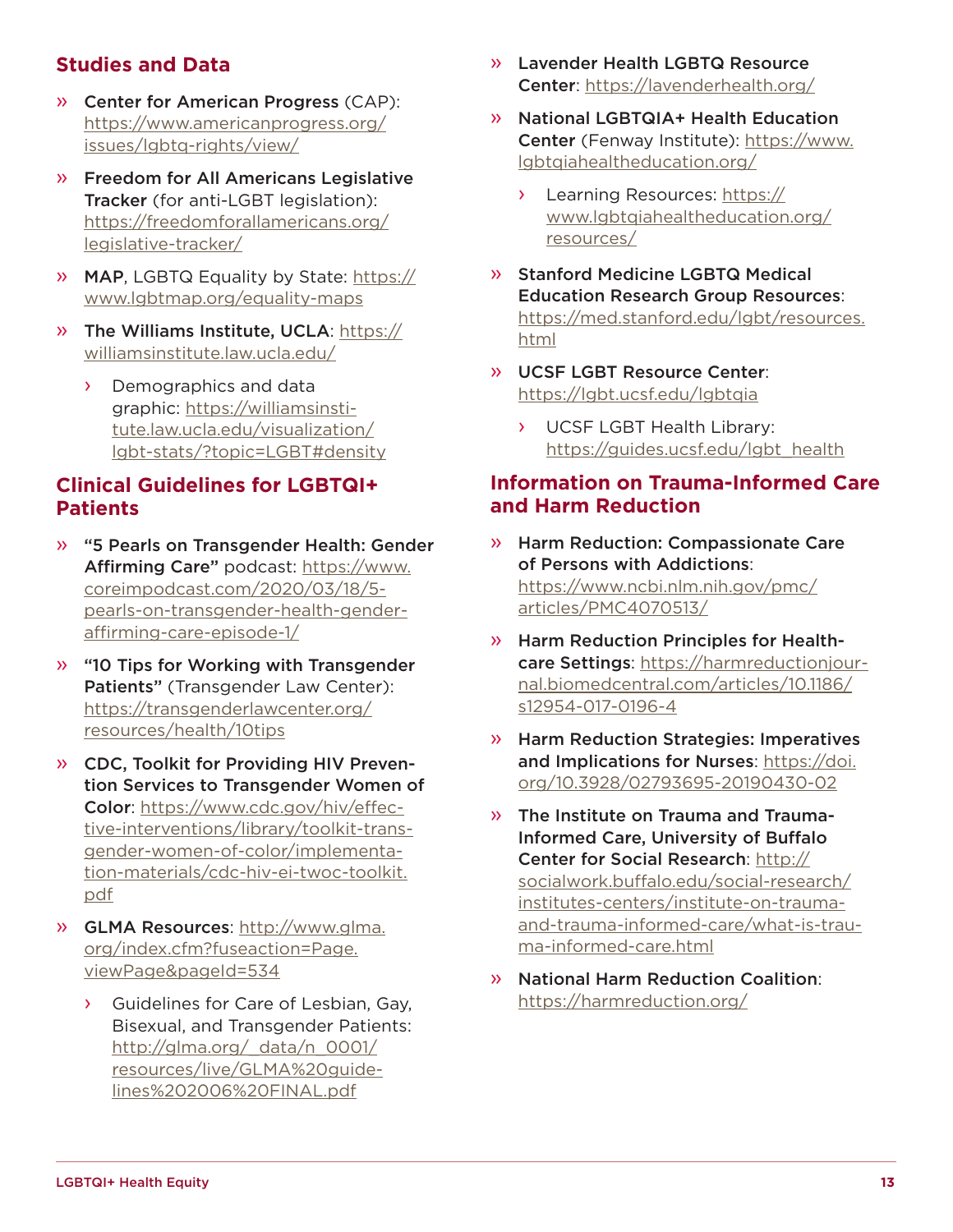- » Substance Abuse and Mental Health Services Administration. Trauma-Informed Care in Behavioral Health Services. Treatment Improvement Protocol (TIP) Series 57. HHS PublicationNo. (SMA) 13-4801. Rockville, MD: Substance Abuse and Mental Health Services Administration, 2014. [https://store.samhsa.gov/](https://store.samhsa.gov/sites/default/files/d7/priv/sma14-4816.pdf) [sites/default/files/d7/priv/sma14-4816.](https://store.samhsa.gov/sites/default/files/d7/priv/sma14-4816.pdf) [pdf](https://store.samhsa.gov/sites/default/files/d7/priv/sma14-4816.pdf)
- » Substance Abuse and Mental Health Services Administration. SAMHSA's Concept of Trauma and Guidance for a Trauma-Informed Approach. HHS Publication No. (SMA) 14-4884. Rockville, MD: Substance Abuse and Mental Health Services Administration, 2014. [https://ncsacw.samhsa.gov/userfiles/](https://ncsacw.samhsa.gov/userfiles/files/SAMHSA_Trauma.pdf) [files/SAMHSA\\_Trauma.pdf](https://ncsacw.samhsa.gov/userfiles/files/SAMHSA_Trauma.pdf)

## **Media**

- » 5B documentary: <https://5bfilm.com/>
- » CURED documentary: [https://www.](https://www.cureddocumentary.com/) [cureddocumentary.com/](https://www.cureddocumentary.com/)
- » How to Survive a Plague documentary: <https://surviveaplague.com/>
- » Major! documentary: <https://www.missmajorfilm.com/>
- » NNU LGBTQI+ Health Interviews (password= solidarity): [https://vimeo.com/](https://vimeo.com/showcase/7836702) [showcase/7836702](https://vimeo.com/showcase/7836702)
- » PRIDE documentary: [https://www.fxnet](https://www.fxnetworks.com/shows/pride)[works.com/shows/pride](https://www.fxnetworks.com/shows/pride)
- » Stonewall Forever documentary: [https://stonewallforever.org/](https://stonewallforever.org/documentary/) [documentary/](https://stonewallforever.org/documentary/)
- » Transgender Oral History Project: <http://transoralhistory.com/>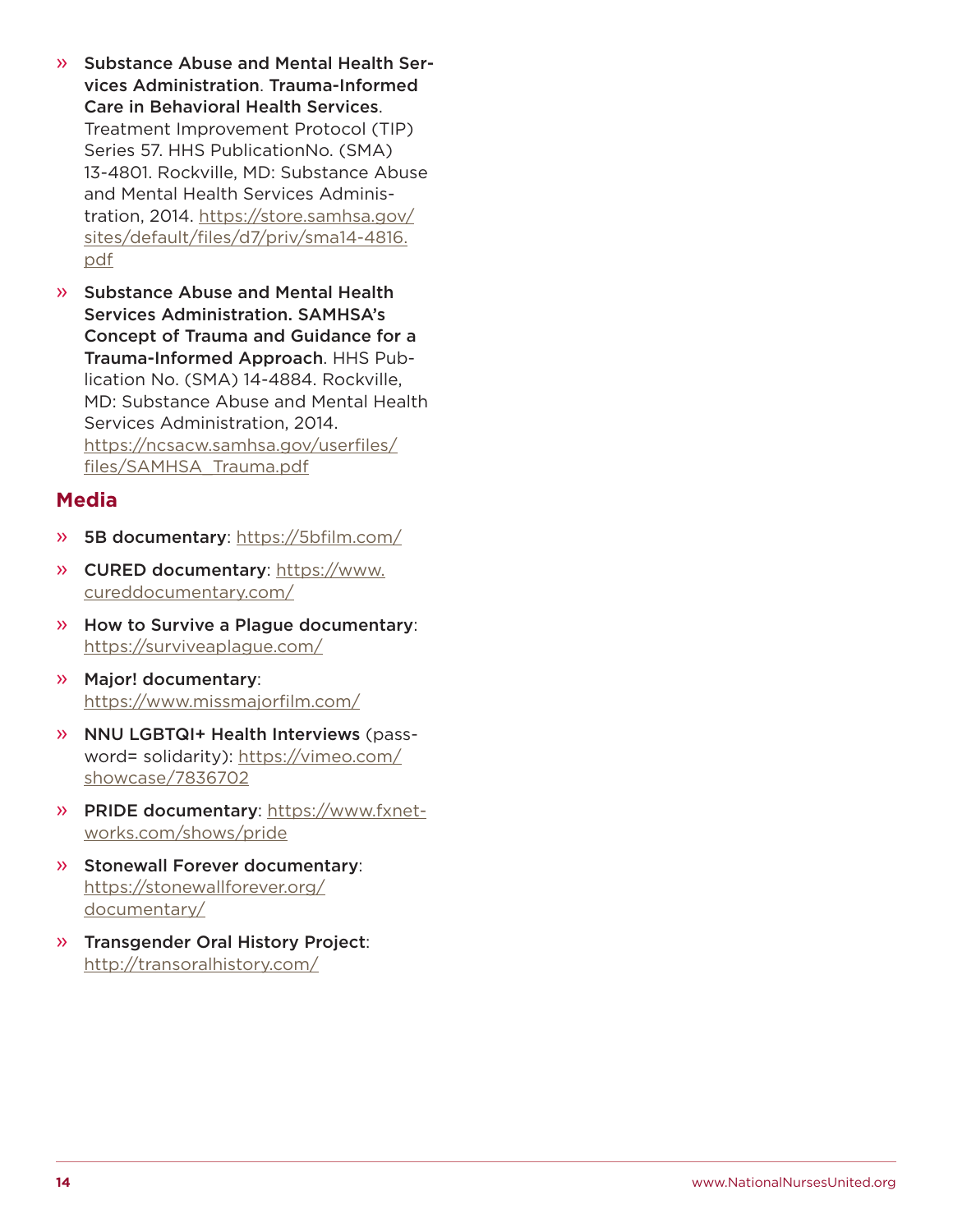# <span id="page-14-0"></span>ENDNOTES

- [1](#page-5-0) Centers for Disease Control and Prevention (CDC). (2008). Community Health and Program Services (CHAPS): Health Disparities Among Racial/Ethnic Populations. U.S. Department of Health and Human Services.
- [2](#page-5-0) National Institute on Minority Health and Health Disparities. (2016). Director's Message: Sexual and Gender Minorities Formally Designated as a Health Disparity Population for Research Purposes. National Institutes of Health. [https://](https://www.nimhd.nih.gov/about/directors-corner/messages/message_10-06-16.html) [www.nimhd.nih.gov/about/directors-corner/](https://www.nimhd.nih.gov/about/directors-corner/messages/message_10-06-16.html) [messages/message\\_10-06-16.html](https://www.nimhd.nih.gov/about/directors-corner/messages/message_10-06-16.html)
- [3](#page-5-0) CDC. HIV Among Gay and Bisexual Men. [https://www.cdc.gov/nchhstp/newsroom/docs/](https://www.cdc.gov/nchhstp/newsroom/docs/factsheets/cdc-msm-508.pdf) [factsheets/cdc-msm-508.pdf.](https://www.cdc.gov/nchhstp/newsroom/docs/factsheets/cdc-msm-508.pdf)
- [4](#page-5-0) CDC. (2021). HIV and Transgender People. [https://www.cdc.gov/hiv/group/gender/](https://www.cdc.gov/hiv/group/gender/transgender/index.html) [transgender/index.html](https://www.cdc.gov/hiv/group/gender/transgender/index.html)
- [5](#page-5-0) CDC. (2021). HIV Infection, Risk, Prevention, and Testing Behaviors Among Transgender Women — National HIV Behavioral Surveillance, 7 U.S. Cities, 2019–2020. HIV Surveillance Special Report 27. [http://www.cdc.gov/hiv/library/](http://www.cdc.gov/hiv/library/reports/hiv-surveillance.html) [reports/hiv-surveillance.html](http://www.cdc.gov/hiv/library/reports/hiv-surveillance.html)
- [6](#page-5-0) CDC. (2021). Gay, Bisexual and Other Men Who Have Sex With Men (MSM). Sexually Transmitted Diseases. [https://www.cdc.gov/std/life-stages](https://www.cdc.gov/std/life-stages-populations/msm.htm)[populations/msm.htm](https://www.cdc.gov/std/life-stages-populations/msm.htm)
- [7](#page-5-0) Quinn G.P., Sanchez J.A., Sutton S.K., et al. (2015). Cancer and lesbian, gay, bisexual, transgender/transsexual, and queer/questioning (LGBTQ) populations. CA Cancer J Clin 65(5):384-400. [https://doi.org/10.3322/](https://doi.org/10.3322/caac.21288) [caac.21288](https://doi.org/10.3322/caac.21288)
- [8](#page-5-0) Heck J.E., & Jacobson J.S. (2006). Asthma diagnosis among individuals in same-sex relationships. Journal of Asthma 43(8), 579–584. <https://doi.org/10.1080/02770900600878289>
- [9](#page-5-0) Beach L. B., Elasy T. A., & Gonzales G. (2018). Prevalence of Self-Reported Diabetes by Sexual Orientation: Results from the 2014 Behavioral Risk Factor Surveillance System. LGBT health, 5(2), 121–130. [https://doi.org/10.1089/](https://doi.org/10.1089/lgbt.2017.0091) [lgbt.2017.0091](https://doi.org/10.1089/lgbt.2017.0091)
- [10](#page-5-0) Saxena A., Rubens M., Das S., et al. (2018). LGB Health Disparities: Examining the Status of Ideal Cardiovascular Health From the 2011-2012 NHANES Survey. Circulation 137(1). [https://www.ahajournals.org/doi/abs/10.1161/](https://www.ahajournals.org/doi/abs/10.1161/circ.137.suppl_1.p001) [circ.137.suppl\\_1.p001](https://www.ahajournals.org/doi/abs/10.1161/circ.137.suppl_1.p001)
- [11](#page-5-0) Kates J., Ranji U., Beamesderfer A., et al. (2018). Health and Access to Care and Coverage for Lesbian, Gay, Bisexual, and Transgender Individuals. Henry J Kaiser Family Foundation Issue Brief.
- [12](#page-5-0) Gonzales G., Przedworski J., Henning-Smith C. (2016). Comparison of Health and Health Risk Factors Between Lesbian, Gay, and Bisexual Adults and Heterosexual Adults in the United States: Results from the National Health Interview Survey. JAMA Intern Med. 176(9):1344–1351. [https://doi.org/10.1001/](https://doi.org/10.1001/jamainternmed.2016.3432) [jamainternmed.2016.3432;](https://doi.org/10.1001/jamainternmed.2016.3432) Jennings L., Barcelos C., McWilliams C., et al. (2019). Inequalities in lesbian, gay, bisexual, and transgender (LGBT) health and health access and utilization in Wisconsin. Preventive Medicine Reports 14. <https://doi.org/10.1016/j.pmedr.2019.100864>
- [13](#page-5-0) Fredriksen-Goldsen K. I., Kim H. J., & Barkan S. E. (2012). Disability among lesbian, gay, and bisexual adults: disparities in prevalence and risk. American journal of public health, 102(1), e16– e21. <https://doi.org/10.2105/AJPH.2011.300379>
- [14](#page-6-0) American Psychiatric Association. (2017). Mental Health Disparities: LGBTQ. [https://www.](https://www.psychiatry.org/File%20Library/Psychiatrists/Cultural-Competency/Mental-Health-Disparities/Mental-Health-Facts-for-LGBTQ.pdf) [psychiatry.org/File%20Library/Psychiatrists/](https://www.psychiatry.org/File%20Library/Psychiatrists/Cultural-Competency/Mental-Health-Disparities/Mental-Health-Facts-for-LGBTQ.pdf) [Cultural-Competency/Mental-Health-Disparities/](https://www.psychiatry.org/File%20Library/Psychiatrists/Cultural-Competency/Mental-Health-Disparities/Mental-Health-Facts-for-LGBTQ.pdf) [Mental-Health-Facts-for-LGBTQ.pdf](https://www.psychiatry.org/File%20Library/Psychiatrists/Cultural-Competency/Mental-Health-Disparities/Mental-Health-Facts-for-LGBTQ.pdf)
- [15](#page-6-0) McCabe S. E., Bostwick W. B., Hughes T. L., West B. T. & Boyd, C. J. (2010). The relationship between discrimination and substance use disorders among lesbian, gay, and bisexual adults in the United States. American Journal of Public Health, 100(10), 1946–1952. [https://](https://doi.org/10.2105/AJPH.2009.163147) [doi.org/10.2105/AJPH.2009.163147](https://doi.org/10.2105/AJPH.2009.163147); Lee J. H., Gamarel K. E., Bryant K. J., Zaller N. D., & Operario D. (2016). Discrimination, Mental Health, and Substance Use Disorders Among Sexual Minority Populations. LGBT Health, 3(4), 258–265. <https://doi.org/10.1089/lgbt.2015.0135>
- [16](#page-6-0) Whittington C., Hadfield K., Calderón C. (2020). The Lives & Livelihoods of Many in the LGBTQ Community Are at Risk Amidst Covid-19 Crisis. Human Rights Campaign. [https://assets2.hrc.org/files/assets/resources/](https://assets2.hrc.org/files/assets/resources/COVID19-IssueBrief-032020-FINAL.pdf?_ga=2.169186401.1174201493.1589206693-124555597.1585079069) [COVID19-IssueBrief-032020-FINAL.pdf?\\_](https://assets2.hrc.org/files/assets/resources/COVID19-IssueBrief-032020-FINAL.pdf?_ga=2.169186401.1174201493.1589206693-124555597.1585079069) [ga=2.169186401.1174201493.1589206693-](https://assets2.hrc.org/files/assets/resources/COVID19-IssueBrief-032020-FINAL.pdf?_ga=2.169186401.1174201493.1589206693-124555597.1585079069) [124555597.1585079069](https://assets2.hrc.org/files/assets/resources/COVID19-IssueBrief-032020-FINAL.pdf?_ga=2.169186401.1174201493.1589206693-124555597.1585079069)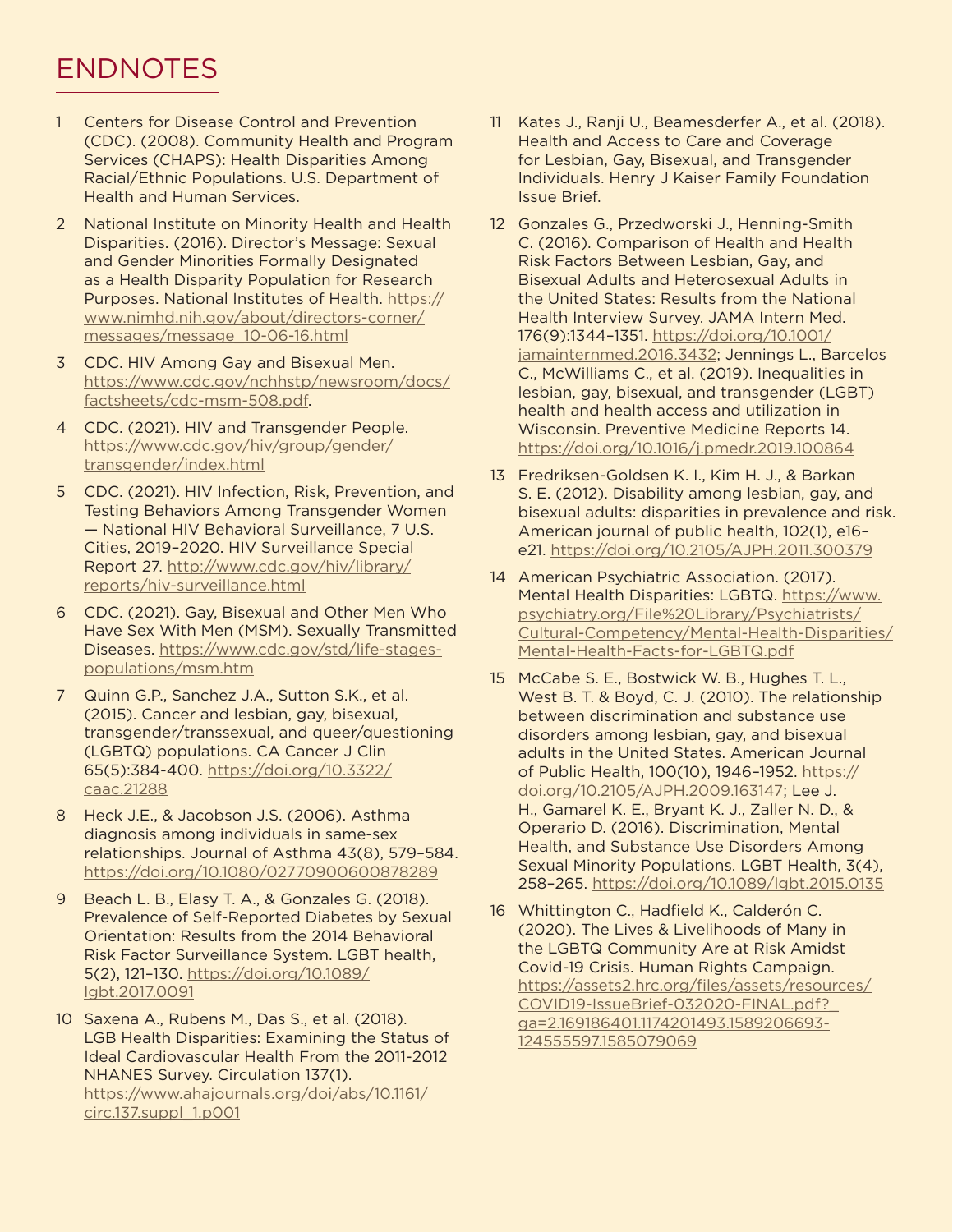- <span id="page-15-0"></span>[17](#page-6-0) Center for American Progress. (2009). How to Close the LGBT Health Disparities Gap. [https://](https://www.americanprogress.org/issues/lgbtq-rights/reports/2009/12/21/7048/how-to-close-the-lgbt-health-disparities-gap/) [www.americanprogress.org/issues/lgbtq-rights/](https://www.americanprogress.org/issues/lgbtq-rights/reports/2009/12/21/7048/how-to-close-the-lgbt-health-disparities-gap/) [reports/2009/12/21/7048/how-to-close-the](https://www.americanprogress.org/issues/lgbtq-rights/reports/2009/12/21/7048/how-to-close-the-lgbt-health-disparities-gap/)[lgbt-health-disparities-gap/](https://www.americanprogress.org/issues/lgbtq-rights/reports/2009/12/21/7048/how-to-close-the-lgbt-health-disparities-gap/)
- [18](#page-7-0) Kates J., Ranji U., Beamesderfer A., Salganicoff A., & Dawson L. (2016). Health and access to care and coverage for lesbian, gay, bisexual, and transgender individuals in the U.S. Kaiser Family Foundation. [http://kff.org/report-section/](http://kff.org/report-section/health-and-access-to-care-and-coverage-for-lesbian-gay-bisexual-and-transgender-health-challenges/) [health-and-access-to-care-and-coverage-for](http://kff.org/report-section/health-and-access-to-care-and-coverage-for-lesbian-gay-bisexual-and-transgender-health-challenges/)[lesbian-gay-bisexual-and-transgender-health](http://kff.org/report-section/health-and-access-to-care-and-coverage-for-lesbian-gay-bisexual-and-transgender-health-challenges/)[challenges/](http://kff.org/report-section/health-and-access-to-care-and-coverage-for-lesbian-gay-bisexual-and-transgender-health-challenges/)
- [19](#page-7-0) Lambda Legal. (2010). When Health Care Isn't Caring: Lambda Legal's Survey of Discrimination Against LGBT People and People with HIV. <https://www.lambdalegal.org/health-care-report>
- [20](#page-7-0) National Women's Law Center. (2014). Health care refusals harm patients: The threat to LGBT people and individuals living with HIV/AIDS. Retrieved from [https://nwlc.org/resources/](https://nwlc.org/resources/health-care-refusals-harm-patients-threat-lgbt-people-and-individuals-living-hivaids/) [health-care-refusals-harm-patients-threat-lgbt](https://nwlc.org/resources/health-care-refusals-harm-patients-threat-lgbt-people-and-individuals-living-hivaids/)[people-and-individuals-living-hivaids/](https://nwlc.org/resources/health-care-refusals-harm-patients-threat-lgbt-people-and-individuals-living-hivaids/)
- [21](#page-7-0) Grant J.M., Mottet L.A., Tanis J., et al. (2010). National Transgender Discrimination Survey Report on Health and Health Care. [https://cancer-network.org/wp-content/](https://cancer-network.org/wp-content/uploads/2017/02/National_Transgender_Discrimination_Survey_Report_on_health_and_health_care.pdf) uploads/2017/02/National\_Transgender Discrimination Survey Report on health and [health\\_care.pdf](https://cancer-network.org/wp-content/uploads/2017/02/National_Transgender_Discrimination_Survey_Report_on_health_and_health_care.pdf)
- [22](#page-7-0) Badget M.V.L., Choi S.K., Wilson B.D.M. (2019). LGBT Poverty in the United States. The Williams Institute, UCLA School of Law. [https://williamsinstitute.law.ucla.edu/](https://williamsinstitute.law.ucla.edu/publications/lgbt-poverty-us/) [publications/lgbt-poverty-us/](https://williamsinstitute.law.ucla.edu/publications/lgbt-poverty-us/)
- [23](#page-7-0) LGBT Demographic Data Interactive. (January 2019). Los Angeles, CA: The Williams Institute, UCLA School of Law.
- [24](#page-7-0) Human Rights Campaign. (2020). The Impact of Covid-19 on LGBTQ Communities of Color. [https://www.hrc.org/resources/the-impact-of](https://www.hrc.org/resources/the-impact-of-covid-19-on-lgbtq-communities-of-color)[covid-19-on-lgbtq-communities-of-color](https://www.hrc.org/resources/the-impact-of-covid-19-on-lgbtq-communities-of-color)
- [25](#page-7-0) Human Rights Campaign. (2021). Research on LGBTQ People and the Covid-19 Pandemic. [https://www.hrc.org/resources/research-on](https://www.hrc.org/resources/research-on-lgbtq-people-and-the-covid19-pandemic)[lgbtq-people-and-the-covid19-pandemic](https://www.hrc.org/resources/research-on-lgbtq-people-and-the-covid19-pandemic)
- [26](#page-8-0) Brown T.N.T., Romero A. P., Gates G.J. (2016). Food Insecurity and SNAP Participation in the LGBT Community. The Williams Institute, UCLA School of Law. [https://williamsinstitute.law.ucla.](https://williamsinstitute.law.ucla.edu/wp-content/uploads/Food-Insecurity-SNAP-July-2016.pdf) [edu/wp-content/uploads/Food-Insecurity-](https://williamsinstitute.law.ucla.edu/wp-content/uploads/Food-Insecurity-SNAP-July-2016.pdf)[SNAP-July-2016.pdf](https://williamsinstitute.law.ucla.edu/wp-content/uploads/Food-Insecurity-SNAP-July-2016.pdf)
- [27](#page-8-0) Romero A., Goldberg S.K., Vasquez L.A. (2020). LGBT People and Housing Affordability, Discrimination, and Homelessness. The Williams Institute, UCLA School of Law. [https://](https://williamsinstitute.law.ucla.edu/wp-content/uploads/LGBT-Housing-Apr-2020.pdf) [williamsinstitute.law.ucla.edu/wp-content/](https://williamsinstitute.law.ucla.edu/wp-content/uploads/LGBT-Housing-Apr-2020.pdf) [uploads/LGBT-Housing-Apr-2020.pdf](https://williamsinstitute.law.ucla.edu/wp-content/uploads/LGBT-Housing-Apr-2020.pdf)
- [28](#page-8-0) Richardson J., Kali K.S. (2020). Same-Sex Couples and Mortgage Lending. National Community Reinvestment Coalition. [https://ncrc.](https://ncrc.org/same-sex-couples-and-mortgage-lending/) [org/same-sex-couples-and-mortgage-lending/](https://ncrc.org/same-sex-couples-and-mortgage-lending/)
- [29](#page-8-0) Singh S., Durso L. (2017). Widespread Discrimination Continues to Shapre LGBT People's Lives in Both Subtle and Significant Ways. Center for American Progress. [https://www.americanprogress.org/issues/lgbtq](https://www.americanprogress.org/issues/lgbtq-rights/news/2017/05/02/429529/widespread-discrimination-continues-shape-lgbt-peoples-lives-subtle-significant-ways/)[rights/news/2017/05/02/429529/widespread](https://www.americanprogress.org/issues/lgbtq-rights/news/2017/05/02/429529/widespread-discrimination-continues-shape-lgbt-peoples-lives-subtle-significant-ways/)[discrimination-continues-shape-lgbt-peoples](https://www.americanprogress.org/issues/lgbtq-rights/news/2017/05/02/429529/widespread-discrimination-continues-shape-lgbt-peoples-lives-subtle-significant-ways/)[lives-subtle-significant-ways/](https://www.americanprogress.org/issues/lgbtq-rights/news/2017/05/02/429529/widespread-discrimination-continues-shape-lgbt-peoples-lives-subtle-significant-ways/)
- [30](#page-8-0) National Public Radio (NPR), Robert Wood Johnson Foundation, and Harvard T.H. Chan School of Public Health. (2017). Discrimination in America: Experiences and Views of LGBTQ Americans. [https://legacy.npr.org/](https://legacy.npr.org/documents/2017/nov/npr-discrimination-lgbtq-final.pdf) [documents/2017/nov/npr-discrimination-lgbtq](https://legacy.npr.org/documents/2017/nov/npr-discrimination-lgbtq-final.pdf)[final.pdf](https://legacy.npr.org/documents/2017/nov/npr-discrimination-lgbtq-final.pdf)
- [31](#page-8-0) Center for American Progress and Movement Advancement Project. (2014). Paying an Unfair Price: The Financial Penalty for Being LGBT in America. [https://www.lgbtmap.org/file/paying](https://www.lgbtmap.org/file/paying-an-unfair-price-full-report.pdf)[an-unfair-price-full-report.pdf](https://www.lgbtmap.org/file/paying-an-unfair-price-full-report.pdf)
- [32](#page-8-0) Wilson B.D.M., Choi S.K., Harper G.W., et al. (2020). Homelessness Among LGBT Adults in the US. Williams Institute, UCLA. [https://williamsinstitute.law.ucla.edu/](https://williamsinstitute.law.ucla.edu/publications/lgbt-homelessness-us/) [publications/lgbt-homelessness-us/](https://williamsinstitute.law.ucla.edu/publications/lgbt-homelessness-us/)
- [33](#page-8-0) McBride S., Durso L.E., Hussey H., et al. (2014). We the People: Why Congress and U.S. States Must Pass Comprehensive LGBT Nondiscrimination Protections. Center for American Progress. [https://www.](https://www.americanprogress.org/issues/lgbtq-rights/reports/2014/12/10/102804/we-the-people/) [americanprogress.org/issues/lgbtq-rights/](https://www.americanprogress.org/issues/lgbtq-rights/reports/2014/12/10/102804/we-the-people/) [reports/2014/12/10/102804/we-the-people/](https://www.americanprogress.org/issues/lgbtq-rights/reports/2014/12/10/102804/we-the-people/)
- [34](#page-8-0) Pew Research Center. (2013). A Survey of LGBT Americans. [https://www.pewresearch.org/social](https://www.pewresearch.org/social-trends/2013/06/13/a-survey-of-lgbt-americans/)[trends/2013/06/13/a-survey-of-lgbt-americans/](https://www.pewresearch.org/social-trends/2013/06/13/a-survey-of-lgbt-americans/)
- [35](#page-9-0) Sullivan C, Sommer S, Moff J. (2001). Youth in the Margins: A Report on the Unmet Needs of Lesbian, Gay, Bisexual, and Transgender Adolescents in Foster Care. Lambda Legal Defense and Education Fund. [https://www.](https://www.lambdalegal.org/sites/default/files/pdf/25.pdf) [lambdalegal.org/sites/default/files/pdf/25.pdf](https://www.lambdalegal.org/sites/default/files/pdf/25.pdf)